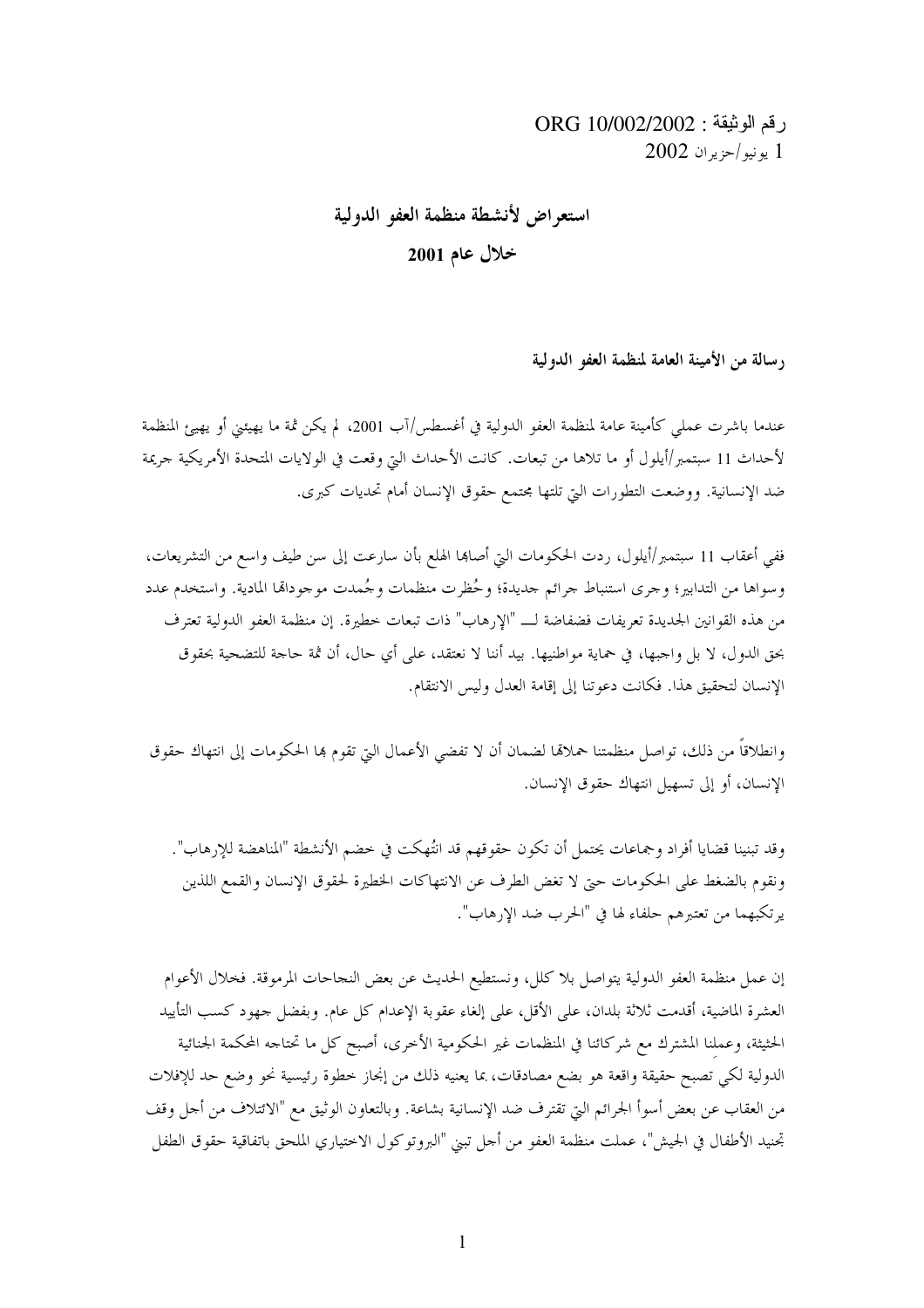والمتعلق بإشراك الأطفال في النـــزاعات المسلحة". وقد دخلت هذه المعاهدة، التي تحرُّم استخدام الجنود الأطفال، حيز التطبيق في فبراير/شباط 2002.

وواصلت عضوية المنظمة تكريس قسط كبير من طاقاتما على نطاق العالم بأسره للحملة العالمية لمناهضة التعذيب، التي كان أحد أهم محاورها تسليط الأضواء على الصلة بين التمييز على أساس الهوية وإساءة المعاملة. وقد غدت نضالاتنا ضد الانتهاكات القائمة على الهوية اليوم أشد عزماً منها في أي وقت مضى، وستواصل نموها مع إطلاق "الحملة الدولية لمناهضة العنف ضد المرأة" في أوائل 2003. وسنواصل العمل على حماية المدافعين عن حقوق الإنسان من الاعتداء عليهم أو ترهيبهم عن طريق حشد الدعم لهم في جميع أنحاء العالم، باتخاذ تدابير عملية لمساعدة الأفراد المعرضين للخطر وعائلاقم، وإقامة شبكات مستعدة وقادرة على التجاوب على حناح السرعة.

وفي عام 2002، سنطلق "حملة روسيا" من أجل مناهضة الإفلات من العقاب على ما يرتكب من انتهاكات لحقوق الإنسان في روسيا الاتحادية، حيث يندر حالياً وجود سبل لإنصاف ضحايا الانتهاكات؛ وحيث يشعر من ينتهكون القانون بالثقة في أُلهم لن يخضعوا للمحاسبة. إن علينا أن لا نسمح لهذا بأن يستمر.

ومع اتساع نطاق العولمة، حالبة معها المزيد من الثراء للبعض والفاقة واليأس لآخرين، يصبح لزاماً على نشطاء حقوق الإنسان ليس فحسب تعزيز العدالة القانونية، وإنما تعزيز العدالة الاحتماعية أيضاً. وقد لجأت منظمة العفو الدولية، استجابة منها لهذه الحاجة، إلى إعادة النظر في رسالتها عام 2001، بحيث غدا بإمكاننا التصدي للحقوق الاقتصادية والاحتماعية والثقافية، إلى حانب الحقوق المدنية والسياسية، التي طالما شغلت مكان القلب من نضالاتنا لعقود عدة.

وأصبح من الواحب علينا اليوم لا أن نناضل ضد التعذيب والاعتقال التعسفي والمحاكمات غير النـــزيهة فحسب، وإنما أيضاً ضد الجوع والأمية والتمييز .

وشهد عام 2001 الذكرى الخمسين لاتفاقية الأمم المتحدة الخاصة بوضع اللاجئين. ومع ذلك، ظلت التعهدات التي قطعتها على نفسها بعض الحكومات باحترام الحقوق والضمانات المنصوص عليها في الاتفاقية مجرد كلام رنان. وشعرت منظمة العفو بقلق شديد حيال حقيقة أن سياسة اللجوء راحت تركز بصورة متزايدة على طرق الحيلولة دون احتياز الناس الحدود بدلاً من توخي ايجاد سبل لتوفير الحماية الفعالة للناس من الحروب والاضطرابات الأهلية والانتهاكات الجسيمة لحقوق الإنسان. إننا سنواصل العمل من أجل حماية حقوق اللاجئين وطالبي اللجوء في مختلف أنحاء العالم، الذين ينتمي العديد منهم إلى أشد بلدان العالم فقراً، بعيداً عن عدسات وسائل الإعلام العالمية.

لقد جاء العام الماضي بأوقات عصيبة ومخيفة للعالم ولحركة حقوق الإنسان. وعلينا أن لا نسمح للخوف بأن ينتصر. وستواصل منظمة العفو إصرارها على أنه يتوحب احترام عالمية حقوق الإنسان وعدم قابليتها للتجزؤ. وبكل بساطة، فإن جميع البشر حديرون بالتمتع بجميع حقوق الإنسان.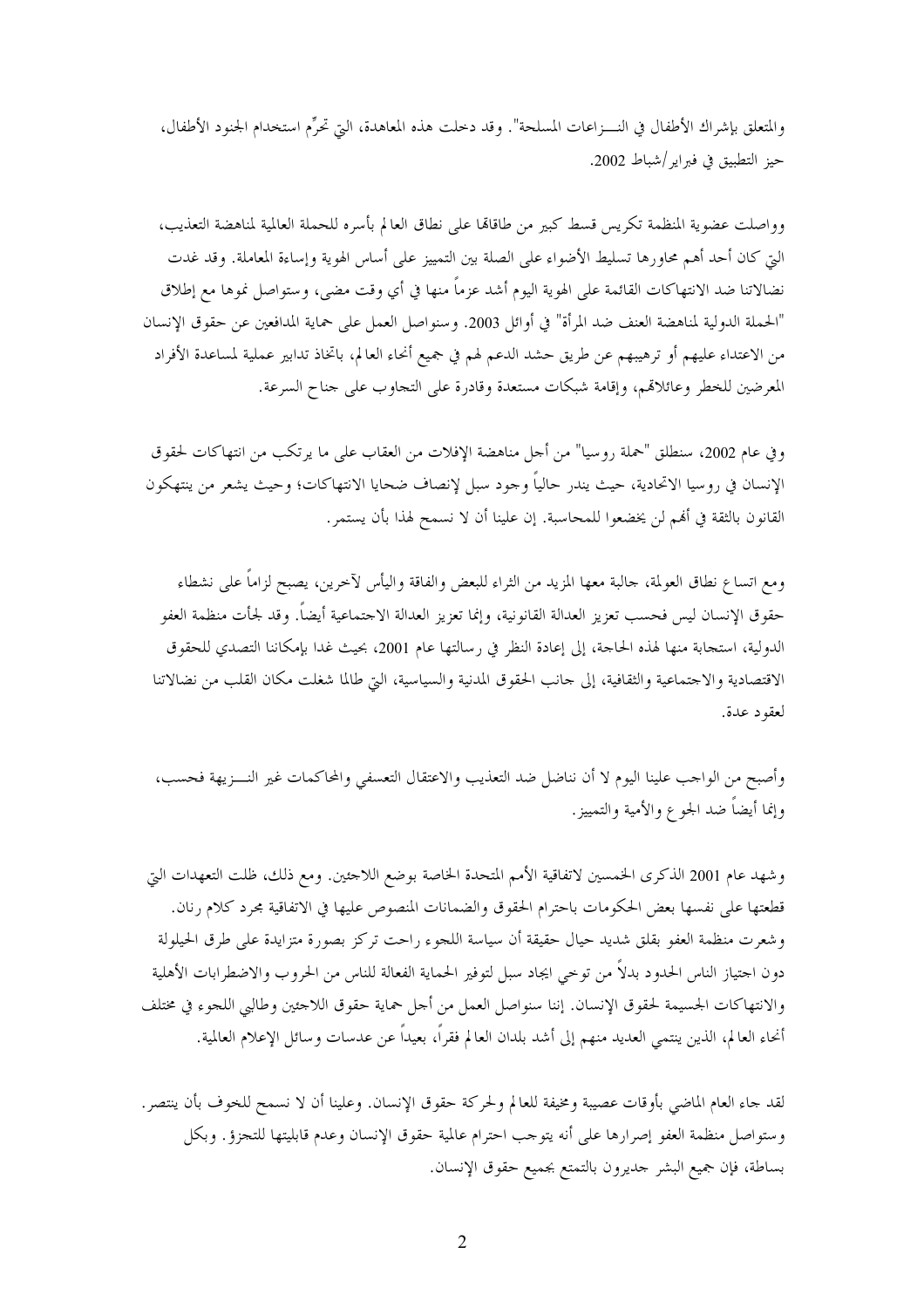أخبار طيبة في عام 2001، علمت منظمة العفو الدولية بإطلاق سراح العديد من سجناء الرأي، وتخفيض أحكام بالإعدام، وبتحسن في أوضاع العديد من الضحايا الآخرين لانتهاكات حقوق الإنسان. ولا يزال عدد لا يحصى من الأشخاص الآخرين بحاجة إلى مساعدتنا.

### آسيا: التبت

أطلق سراح عالم الموسيقى التيبتي نغاوانغ تشويفيل، وهو سجين رأي، بعد قضاء ست سنوات ونصف السنة من مدة حكمه، وذلك إثر حملة متواصلة شنها أعضاء منظمة العفو الدولية وآخرون. فقد حكم عليه بالسحن مدة 18 عاماً سنة 1996 بتهمة "القيام بأنشطة تجسسية ومعادية للثورة" لجمعه مواداً ۖ بمدف استخدامها في شريط سينمائ<sub>ى</sub> عن الفنون الاستعراضية التقليدية في التبت. وتمت محاكمته في السر، و لم تقدم السلطات أي أدلة تثبت صلته بمذه "الجرائم". و لم يسمح لوالدته، سونام ديكيي، بزيارته في السجن للمرة الأولى إلا في أغسطس/آب 2000.

وأطلق سراحه في يناير/كانون الثاني 2002 لأسباب طبية بموجب نظام لم يسمع به من قبل– نظراً لمعاناته من أمراض في الرئة والكبد أصيب هما في السحن. ويعرف عن السحون التبتية ألها في غاية السوء من حيث رداءة الطعام وسوء الأحوال الصحية فيها، ما يؤدي إلى مشاكل صحية باقية الأثر للعديد من السجناء.

وبعد ثلاثة أيام من الإفراج عنه، بعث نغاوانغ تشويفيل بالرسالة التالية: "أود أن أعرب عن شكري لجميع من ساعدوني وعملوا حاهدين من أحل الإفراج عني. وبواعث قلقي الرئيسية الثلاثة في الوقت الحاضر هي صحتي ووالدتي ورفاق سجني التبتيين… وآمل مخلصاً أن يكون إطلاق سراحي هو بداية لعمليات إفراج أخرى عديدة في المستقبل القريب". نغاونغ تشويفيل بعد الإفراج عنه. AI®

# الأمريكتان: هندوراس

تلقى كورنادو أفيلا ولومباردو لاكيو وهوراثيو مارتينيز، وهم ثلاثة نشطاء قاعديين ينظمون حملات للدفاع عن حقوق الفلاحين في ملكية الأراضي في هندوراس، قمديدات متكررة بالقتل. وقد صدر تحرك عاجل في 3 مارس/آذار 2000 دفاعاً عنهم. وفي يوليو/تموز 2001، كتب دورونادو أفيلا ما يلي: "دعوني أبلغكم من أعماق قلبي بأنني ممتن لكم جميعاً، أنتم يا من... [تقاتلون] من أحل احترام الحياة واحترام الحقوق العالمية للمجتمعات في شتى أنحاء العالم. وأود اهتبال هذه الفرصة لأبلغ... كل واحد منكم في منظمة العفو الدولية بأنني ما زلت على قيد الحياة بفضل دعمكم لي في 3 مارس/آذار 2000 عندما كنت أحاكم وكانت حياتي في خطر، ولن أنسى ما حييت الناس الذين دعموني ودعموا منظمتي...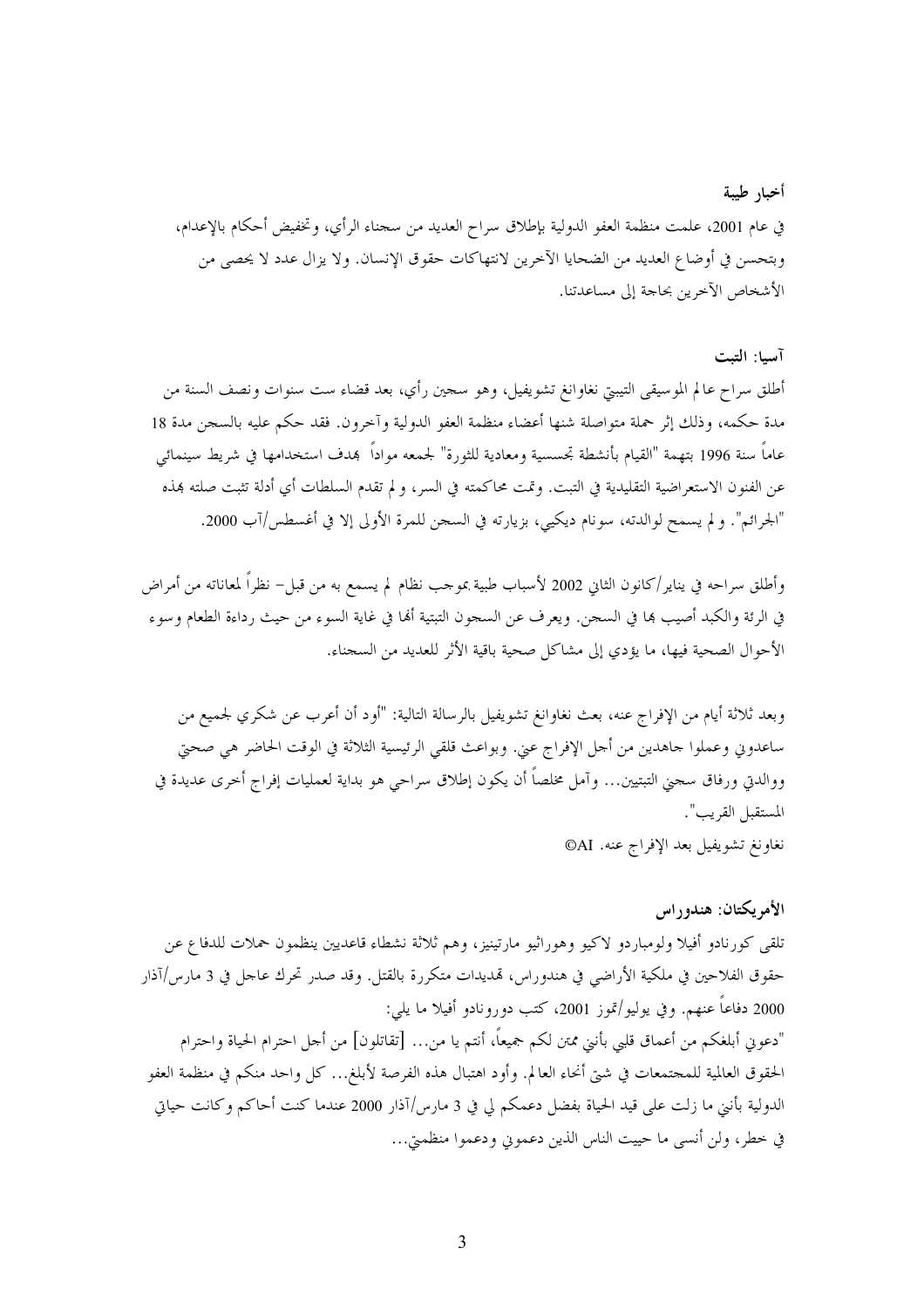"وأخيراً، أود أن أحثكم على أن لا تسمحوا للإحباط بأن يصيبكم في عملكم من أجل مساعدة الرجال والنساء الذين يرفعون أصواقمم عالياً للاحتجاج دعماً لشعوبمم".

أوروبا: أوزبكستان خُفف حكم الإعدام عن مارات رحمانوف إلى السجن مدة 15 عاماً من قبل المحكمة العليا لأوزبكستان في 24 أبريل/نيسان 2001.

وبحسب ما قاله محاميه، فقد تعرض مارات رحمانوف للضرب المبرح على أيدي الشرطة أثناء احتجازه في انتظار محاكمته، وأدلى باعترافاته نتيجة للتعذيب. وبحسب معلومات منظمة العفو الدولية، فإن السلطات لم تفعل شيئاً للتحقيق في هذه المزاعم.

وأبلغت شقيقة مارات رحمانوف، مايرا، منظمة العفو ألهم: "أخرجوه من السجن و لم يخبروه أي شيء. واعتقَد ألهم يسوقونه إلى حيث سيطلقون النار عليه. وظل حتى وصوله إلى مستعمرة نامانغان لا يعرف مصيره إلى أن أبلغه السجناء الآخرون عن المكان الذي نقل إليه وفهم أنه قد منح عفواً عن حياته… حيث قال: أشعر بأنني قد ولدت من جديد".

وفي يونيو/حزيران، بعثت مايرا بالرسالة التالية: "كانت مساعدتكم لا تقدر بثمن، وامتناننا لكم لا حدود له. لقد أسهمتم في إنقاذ حياة أخي. نتمنى لكم الصحة الطيبة والنجاح في نضالكم الصعب، والذي لا غني عنه. نشكر الله أننا تلقينا المساندة من مثل هؤلاء الناس الرائعين في هذه الأوقات الصعبة والمرعبة. وسنظل مدينين لكم إلى الأبد، فالحياة لا تقدر بثمن".

### أفريقيا: جمهورية الكونغو الديمقراطية

ألقى القبض على نآسيي لواندا شاندوي، رئيس إحدى أنشط منظمات حقوق الإنسان في جمهورية الكونغو الديمقراطية، والمسماة "لجنة مراقبي حقوق الإنسان"، في كنشاسا في 2 يونيو/حزيران 2001. وتم الربط بصورة مباشرة بين اعتقاله وبين أنشطته المتعلقة بحقوق الإنسان. واحتجز في سجن كنشاسا الرئيسي مع زهاء 60 معتقلاً آخر في أوضاع مروعة. و لم يسمح له إلا بزيارة عائلية واحدة في الأسبوع، لا تزيد مدمَّا عن 10 دقائق، كما لم يسمح له بالاتصال بمحام. وأطلق سراحه، في النهاية، في 6 سبتمبر/أيلول 2001 بعد ثلاثة أشهر من الاعتقال كسجين رأي. وكانت إحدى الخطوات الأولى التي قام بما بعد الإفراج عنه توجيه نداء في الراديو من أجل إطلاق سراح رفيق دربه في النضال من أجل حقوق الإنسان وشريكه في زنزانته، غولدن ميسابيكو. ونأسيي شاندوي على قناعة بأن حملة منظمات حقوق الإنسان قد لعبت دوراً حاسماً في ضمان الإفراج عنه.

وأطلق سراح غولدن ميسابيكو دون توجيه تممة إليه في 13 سبتمبر/أيلول، بعد قضاء سبعة أشهر كسجين رأي. ومع أنه يشعر بالارتياح للإفراج عنه، إلا أنه يحتاج إلى العلاج نتيجة لما تعرض له من تعذيب. وبعث غولدن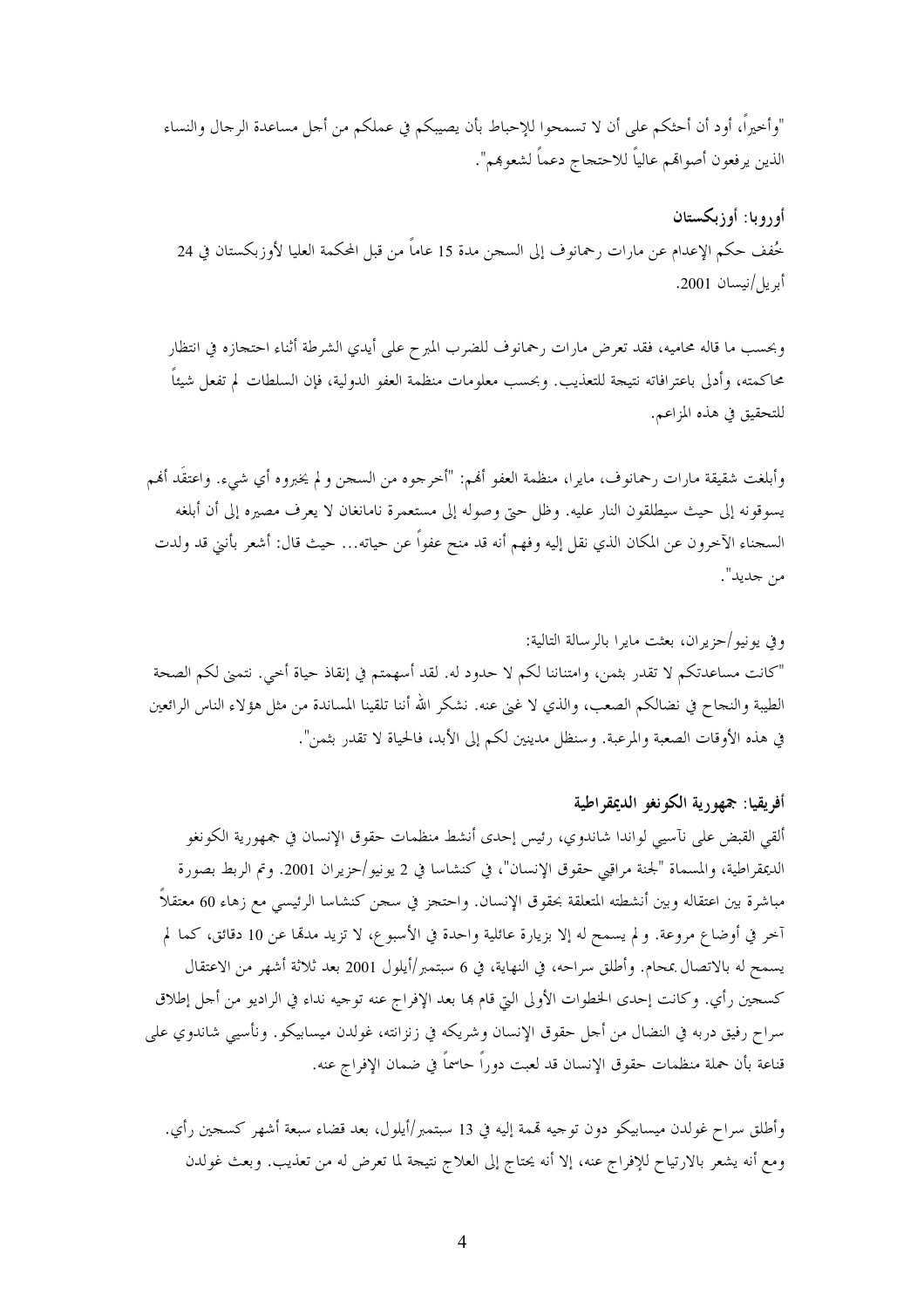ميسابيكو برسالة يعرب فيها عن شكره لجميع من أرسلوا مناشدات لطلب الإفراج عنه. وقال إنه عندما أبلغ بأن منظمة العفو الدولية تشن حملة من أجل إطلاق سراحه، حدَّث نفسه قائلاً: لا بد أنني حارج من هنا".

# ما هي منظمة العفو الدولية

تتمثل رؤية منظمة العفو الدولية في عالم يتمتع فيه كل شخص بالحقوق المكرسة في "الإعلان العالمي لحقوق الإنسان" وغيرة من معايير حقوق الإنسان.

# من نحن…

منظمة العفو الدولية هي كبرى منظمات حقوق الإنسان في العالم. وكانت انطلاقة منظمة العفو عام 1961 بمبادرة من محام بريطان هو بيتر بيننسون، الذي بادر إلى التحرك عندما قرأ في إحدى الصحف أنه قد حكم على طالبين برتغاليين بالسجن مدة 7 سنوات لألهما شربا نخب الحرية.

وتشكل منظمة العفو مجتمعاً عالمياً للمدافعين عن حقوق الإنسان الذين يهتدون بمبادئ التضامن الدولي، والتحرك الفعال من أجل الضحايا الأفراد، والتغطية العالمية، وعالمية حقوق الإنسان وعدم قابليتها للتجزؤ، والحيْدة والاستقلال، والديمقراطية والاحترام المتبادل. ولدينا ما يربو على مليون عضو ومؤازر في أكثر من 140 بلداً وإقليم. ويُشجَّع الأعضاء على المشاركة في أنشطة الحركة، كما يقومون بدور رئيسي في العمليات الديمقراطية لصنع القرار في المنظمة.

### ما هو عملنا…

نجري، بصورة منهجية ومحايدة، أبحاثاً بشأن المعلومات المتعلقة بانتهاكات حقوق الإنسان وننشر هذه المعلومات. ونعزز الفهم لدى أوسع قطاعات ممكنة من الجمهور لموضوعات حقوق الإنسان ووعيها ها. ونسعى إلى كسب تأييد الحكومات والمنظمات الحكومية الدولية من أجل تبني دساتير واتفاقيات وغيرها من التدابير لكفالة احترام الحقوق الواردة في "الإعلان العالمي لحقوق الإنسان". وننظم الحملات من أجل التغيير، بما في ذلك إطلاق سراح السجناء والمعتقلين الأفراد، وإصلاح القوانين والممارسات والمؤسسات. وتشمل أنشطة حملاتنا كتابة الرسائل، والتحركات العاجلة وتوجيه أنظار الجمهور إلى قضايا حقوق الإنسان عن طريق إبراز أحداث ذات مغزى وإجراء المقابلات وإصدار البيانات الصحفية، وغير ذلك من الأنشطة الإعلامية. كما نقوم أيضاً بالتخفيف عن سجناء الرأي وضحايا التعذيب، وبحماية المدافعين عن حقوق الإنسان ممن يواجهون التهديد، ونعمل للدفاع عن اللاجئين.

صلاحيات منظمة العفو الدولية: تغيُّر مطرد... "إن تنوعنا الثقافي هو مصدر قوتنا وإلهامنا وتصميمنا... وعلينا أن نجد طرقاً جديدة لبناء التضامن الدولي ومواصلة تحويل اليأس إلى أمل والرأفة إلى تحركات". أيرين حان، الأمينة العامة لمنظمة العفو الدولية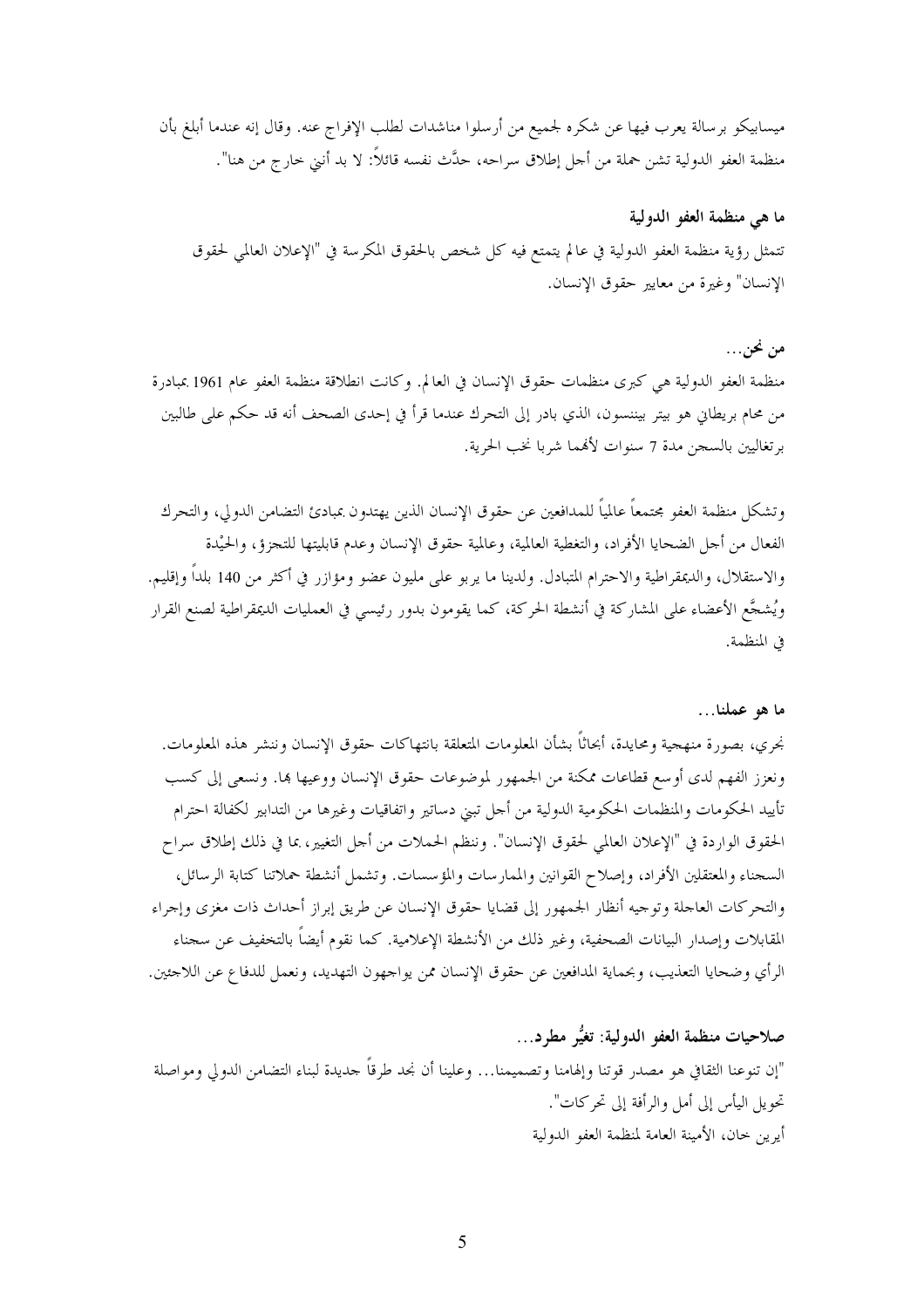في عام 1977، مُنحت منظمة العفو الدولية حائزة نوبل للسلام. وقد تغير المشهد السياسي والاقتصادي والاجتماعي الدولي مذذاك، بينما مرت طبيعة مجتمع حقوق الإنسان بتغيرات هائلة.

و في اجتماع مجلسها الدولي الخامس والعشرين، وجدت منظمة العفو نفسها على مفترق طرق، واعترفت بضرورة التكيف حتى تواصل دفاعها عن حقوق الإنسان بفاعلية.

واستحابة لذلك، أعدنا صياغة صلاحياتنا في بيان حديد وقصير ومرن لرسالتنا لتصبح على النحو التالي: "إن رسالة منظمة العفو الدولية هي القيام بأبحاث وتحركات تركزان على منع الانتهاكات الجسيمة للحق في السلامة البدنية والعقلية، وفي حرية الرأي والتعبير عنه، وفي الحرية من التمييز، ووضع حد لهذه الانتهاكات، في سياق عمل المنظمة من أحل تعزيز جميع حقوق الإنسان".

وتشمل هذه الرسالة كل ما كانت تشمله صلاحياتنا في السابق: إذ سنواصل العمل من أجل تحرير جميع سجناء الرأي؛ وضمان المحاكمة النــــزيهة للسجناء السياسيين على وجه السرعة؛ وإلغاء عقوبة الإعدام والتعذيب وغيره من صنوف العقوبات القاسية أو المهينة؛ ووضع حد لعمليات "الاختفاء" والقتل السياسي وغيره من أشكال القتل غير القانوني في النـــزاعات المسلحة؛ ووضع حد لانتهاكات حقوق الإنسان على أيدي الجماعات السياسية المسلحة. بيد أن الرسالة الجديدة توفر إطاراً يشتمل على طيف أوسع من حقوق الإنسان، بما فيها الحقوق الاقتصادية والاحتماعية والثقافية، وتتيح لنا أن نكون أكثر مرونة وأكثر قدرة على التكيف مع الظروف المتغيرة، وتسلحنا بأدوات أفضل للعمل بصورة أكثر فاعلية من أحل حماية حقوق الإنسان للجميع وتعزيزها في عالم يتغير على الدوام.

… 2000 حنيه تكفي لتغطية التكاليف الإضافية للقيام بتحرك لمواحهة أزمة ما ليوم واحد، بما في ذلك إقامة قنوات للاتصال وجمع البيانات للأبحاث وتوزيع المعلومات في شتى أنحاء العالم...

مو اجهة الأزمات

العدالة وليس الانتقام – مواجهة أزمة 11 سبتمبر/أيلول

#### المواجهة السريعة

كانت استجابة منظمة العفو الدولية لهجمات 11 سبتمبر/أيلول في الولايات المتحدة الأمريكية فورية. وتحت شعار العدالة وليس الانتقام، أدانت منظمة العفو الهجمات، وأعربت عن تعاطفها مع الضحايا وأهاليهم، ودعت إلى تقديم المسؤولين إلى القضاء طبقاً للمعايير الدولية لحقوق الإنسان.

بيد أن الأمر لم يكن فحسب مسألة الرد على الأحداث التي وقعت في الولايات المتحدة الأمريكية: إذ سرعان ما غدا واضحاً أن الهجمات أطلقت العنان لأحداث لها تبعالها العالمية على حقوق الإنسان. وبادرت منظمة العفو إلى إطلاق مواجهة للأزمة، وهي أسلوب في التحرك يستخدم عندما تكون هناك مخاطر شديدة باندلاع انتهاكات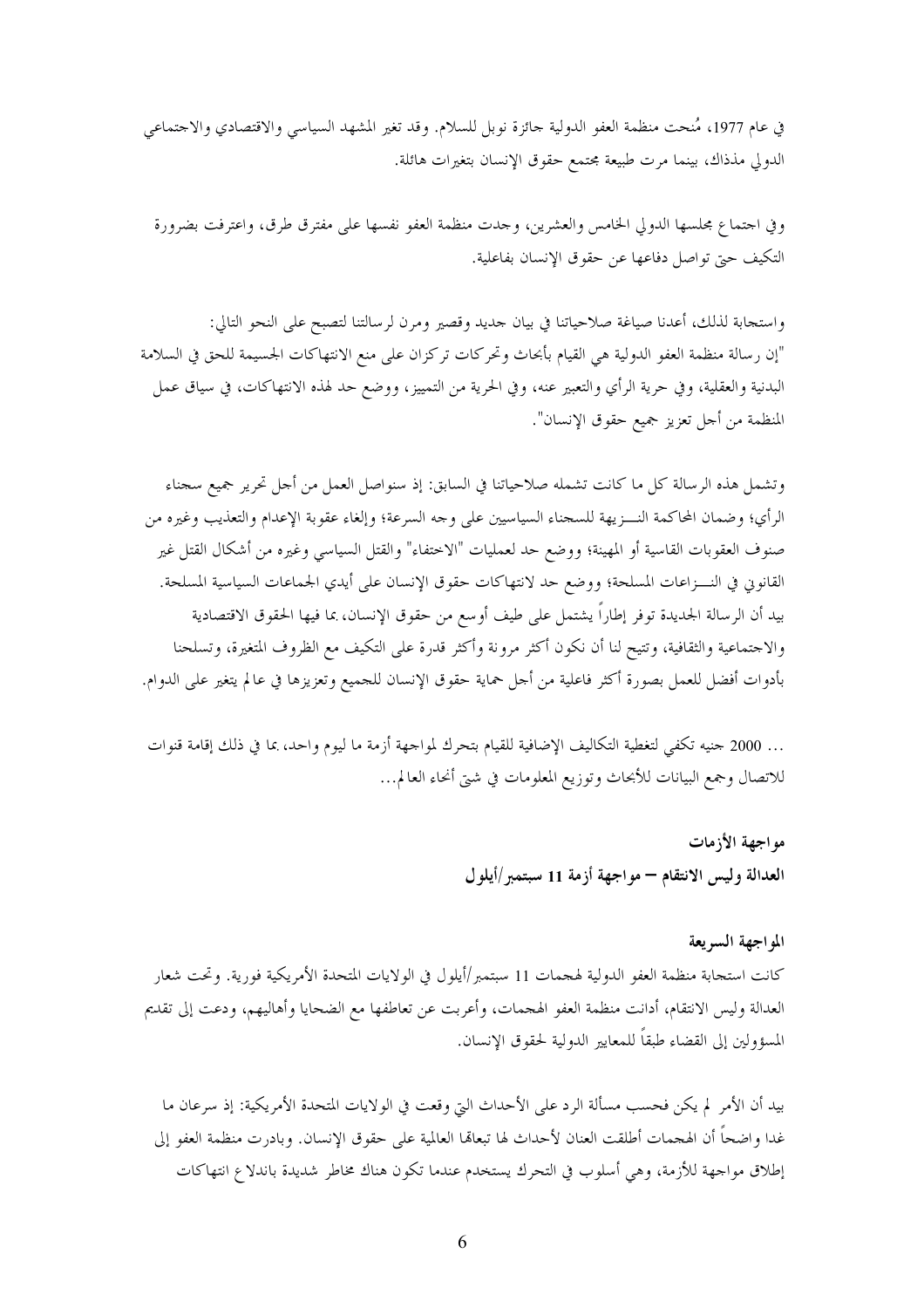لحقوق الإنسان على نطاق حطير جداً. ومكَّن هذا منظمة العفو من تعبئة مواردها على نطاق العالم بأسره حيّ طاقتها القصوى.

#### الحملة ضد تبعات الهجمات

عمل أعضاء منظمة العفو الدولية بثبات لمواجهة هجمة عنصرية مضادة استهدفت المسلمين والآسيويين وذوي الأصول الشرق أوسطية وغيرهم من الأقليات في بلدالهم نفسها إثر هجمات 11 سبتمبر/أيلول. واستخدم الأعضاء تقرير "ردة الفعل: حقوق الإنسان معرضة للخطر في شتى أنحاء العالم" لكسب تأييد حكوماتمم من أجل التحرك بقوة ضد الهجمات العنصرية الموجهة ضد محتمعات الأقليات.

وظهرت مواطن القوة المتميزة لمنظمة العفو الدولية عندما سلطت الأضواء على بواعث القلق المتعلقة بحقوق الإنسان في "البلدان المنسية"، أو تلك التي تتحاهلها الحكومات في غمرة "الحرب على الإرهاب".

# الأعضاء في غمار العمل

عندما أصدرت بعض الحكومات تشريعات في غاية القسوة، تتعلق بالأمن والهجرة ومن شألها، في المحصلة، أن تؤدي إلى فرض قيود على الحقوق الإنسانية للعديد من الأشخاص، أو حتى حرمالهم منها، انطلقت أصوات أعضاء منظمة العفو تعبر عن بواعث قلقهم حيال معاملة اللاحئين وطالبي اللجوء، وكذلك حيال القيود التي فرضت على الحريات المدنية والحريات الأساسية.

وعندما أخذت الائتلافات في الظهور إلى حيز الوجود في جميع أنحاء العالم، راحت فروع منظمة العفو الدولية وهياكلها تعمل مع المنظمات غير الحكومية الأخرى على دعوة جميع أطراف النـــزاع المسلح في أفغانستان إلى ممارسة ضبط النفس واحترام حقوق الإنسان. ودعت الحركة إلى التقيد الصارم بقواعد الحرب إبان الحملة العسكرية التي تقودها الولايات المتحدة في أفغانستان.

وتمت أيضاً معارضة قرار سلطات الولايات المتحدة بتشكيل اللجان العسكرية الخاصة، الأمر الذي يمكن أن يؤدي إلى محاكمات غير نــــزيهة، وكذلك بشأن اعتقال أشخاص، حلهم من غير مواطني الولايات المتحدة، دون توفير ضمانات أساسية لحقوقهم الإنسانية.

### جعل حقوق الإنسان الأجندة الأولى

كانت أفغانستان محور اهتمام دولي مكثف، وأسهمت منظمة العفو الدولية في هذا الحوار بنشاط. وقد نشر تقريران رئيسيان يثيران بواعث القلق حيال حماية اللاجئين والمدنيين، ويستشرفان ما هو ضروري لإعادة إعمار البلاد. وأثبتت أجندة منظمة العفو الدولية لحقوق الإنسان في أفغانستان ألها أداة فعالة لأنشطة كسب التأييد والدعاية والاتصال بشتي قطاعات المحتمع. وتم تكييفها لتستخدم على موقع منظمة العفو على الشبكة، الذي يحمل اسم "العدالة وليس الانتقام"، وتُرجمت إلى العديد من اللغات، بما في ذلك الباشتو والداري.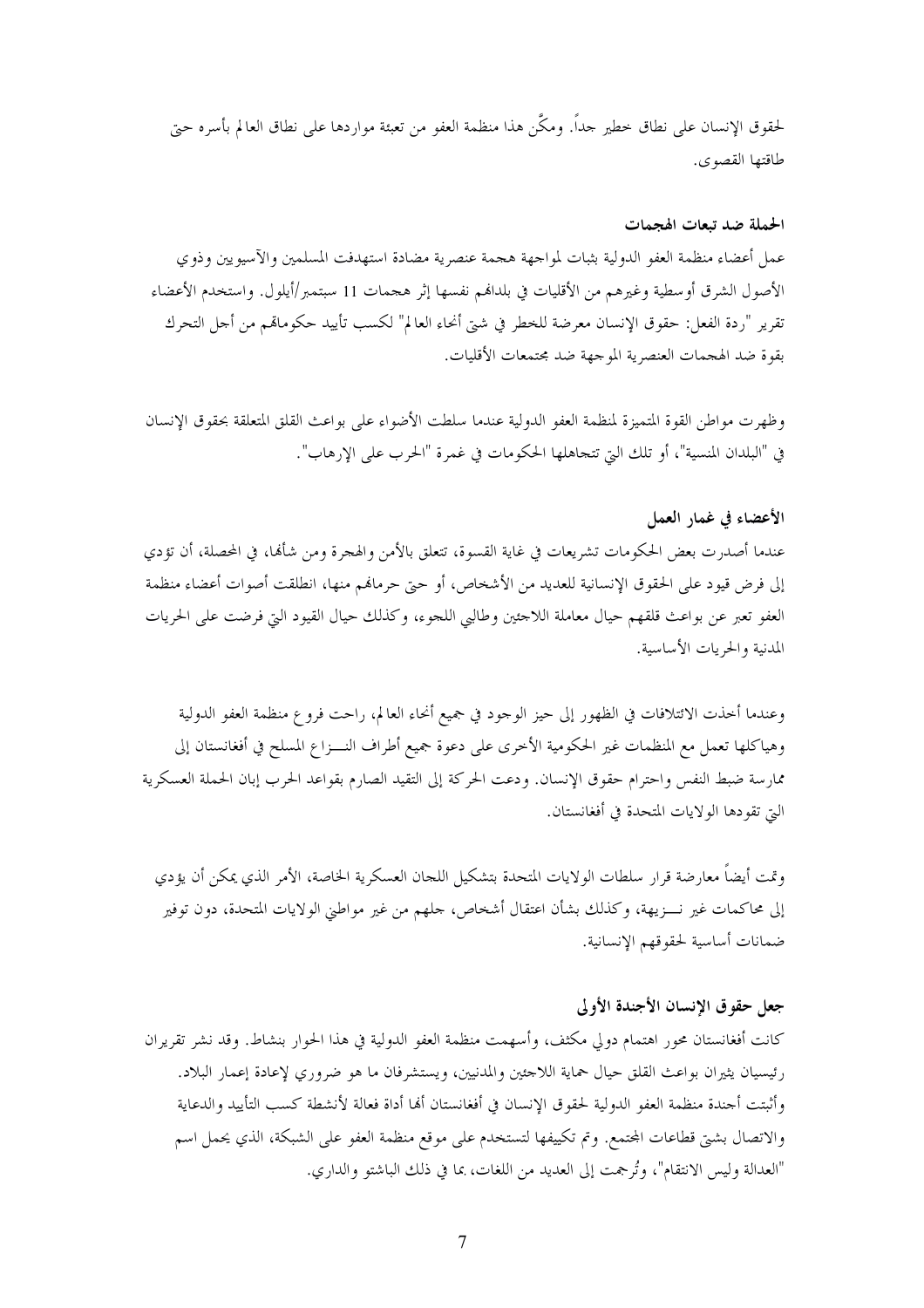ومن بيرو حتى بولندا، برهنت شمعة منظمة العفو الدولية ألها رمز مثقل بالدلالات خلال الأشهر الصعبة في أواخر 2001. ففي اليوم العالمي لحقوق الإنسان، 10 ديسمبر/كانون الأول 2001، ترددت أصداء الرسالة العالمية القوية لمنظمة العفو الدولية، حيث نظمت فروع المنظمة وهياكلها في أنحاء شتى من العالم، بما في ذلك فروع فنلندا وأستراليا واليابان وتونس وهونغ كونغ وحنوب أفريقيا وزامبيا وشيلي والسويد، لقاءات لإيقاد الشمو ع، إلى حانب أنشطة أخرى بمذه المناسبة.

### العمل من أجل المستقبل

إن أفغانستان على مفترق طرق، وثمة فرصة حلال الفترة الانتقالية لأن يعاد بناء الحكومة والنظام القضائي والمحتمع المدن على أسس راسخة من حقوق الإنسان للجميع. وستواصل منظمة العفو الدولية حملتها من أجل أن تصبح حقوق الإنسان الأجندة المعتمدة لعملية إعادة لبناء البلاد.

فسيكون لمنظمة العفو، خلال عامي 2002 و 2003، حضور ميداني دائم في أفغانستان يتيح لباحثين متفرغين أن يظلوا على اتصال مع ضحايا انتهاكات حقوق الإنسان، وأن يزودوا الحركة والجمهور بمعلومات راجعة دقيقة.

وسنواصل كذلك حملتنا ضد فرض قيود إضافية على الحريات المدنية والحريات الأساسية في جميع أقاليم العالم نتيجة لتشديد التشريعات الأمنية وتلك المتعلقة بــ "مكافحة الإرهاب"، أو فرض تشريعات جديدة من هذا القبيل، إثر هجمات 11 سبتمبر/أيلول في الولايات المتجدة الأمريكية.

إسرائيل والمناطق المحتلة: عام على الانتفاضة بعد يوم واحد من بدء الانتفاضة في 29 سبتمبر/أيلول 2000، أطلق جنود إسرائيليون الرصاص على صبي فلسطيني في الثانية عشرة من عمره فأردوه قتيلاً وهو يرتعد حوفاً بين ذراعي أبيه. ورأى العالم صوراً للحظات الأخيرة الرهيبة من حياته، ولكن دون أن يغعل شيئاً لحماية الآخرين من أمثاله.

وخلال الأشهر الخمسة عشر المنتهية في ديسمبر/كانون الأول 2001، قتل على أيدي قوات الأمن الإسرائيلية ما يربو على 750 فلسطينياً قتلت الأغلبية الساحقة منهم بشكل غير قانوني ودون تمديد لحياة أحد. وكان بين القتلى العديد من الأطفال: حيث لقي ما يربو على 160 طفلاً فلسطينياً و 36 طفلاً إسرائيلياً مصرعهم. وأصيب ما يربو على 18,000 بجروح، العديد منهم سيعانون من العجز مدى الحياة.

وردت السلطات الإسرائيلية على الانتفاضة وعلى قتل مدنيين إسرائيليين بفتح النار على الفلسطينيين أثناء المظاهرات وعند نقاط التفتيش والحدود، وبقصف المناطق السكنية. وانتهج حيش الدفاع الإسرائيلي علناً سياسة إعدام مَن قيل إنهم شاركوا في الهجمات من الفلسطينيين حارج نطاق القضاء.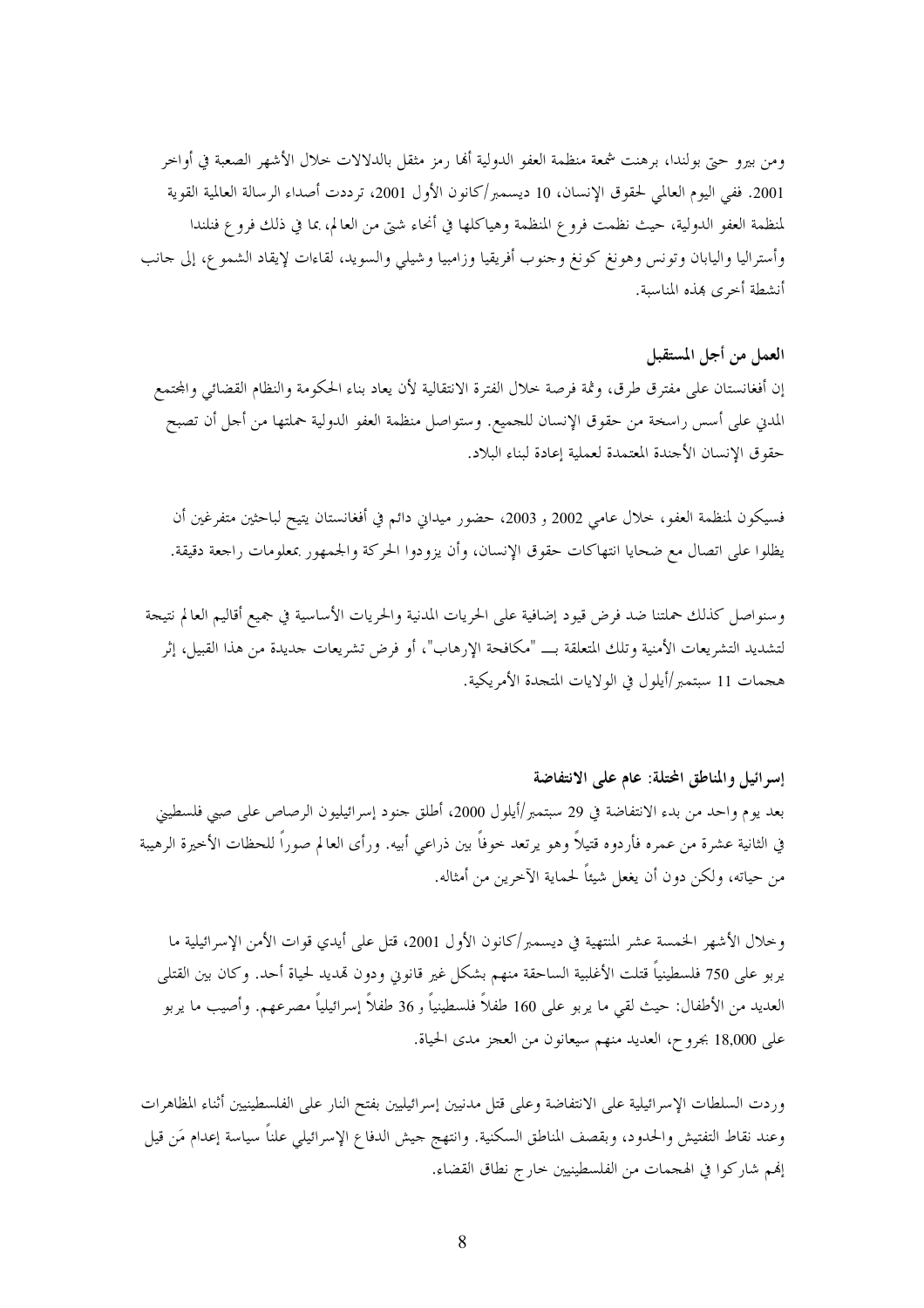وجرى اغتيال ما يربو على 40 فلسطينياً في حوادث قُتل أثناءها ما يزيد على 20 ممن وجدوا في مكان الحادث عرضاً. و لم يحقَّق في أي من عمليات القتل التي وقعت في المناطق المحتلة بصورة مناسبة، وتواترت الادعاءات والادعاءات المضادة. واعتقل ما لا يقل عن 3,000 فلسطيني؛ واحتجز العديد منهم بمعزل عن العالم الخارجي لفترات طويلة وتعرضوا للتعذيب.

### مناخ يسوده الخوف

تعرضت كل مدينة وقرية فلسطينية تقريباً لعملية عزل عن العالم الخارجي بواسطة نقاط تفتيش أو حواجز أقامها الجيش الإسرائيلي. وأدت عمليات منع التجول التي فرضت على المناطق الفلسطينية إلى محاصرة سكانها في بيوقمم لأيام وأسابيع وحتى لأشهر. وباسم الأمن، هُدمت مئات البيوت الفلسطينية، ومنع الفلسطينيون من السفر على طرق بعينها. ويزداد الفلسطينيون الذين يخضعون لهذه العقوبات الجماعية فقراً على فقر باطراد بسبب عمليات الإغلاق، بينما يتعمق شعورهم بالصدمة والمعاناة نتيجة لعمليات القتل والتدمير.

وقد أصبح الخوف والعنف جزءاً لا يتجزأ من الحياة اليومية. فالمستوطنون الإسرائيليون دأبوا على قتل الفلسطينيين دون خشية من عقاب. بينما فتح فلسطينيون النار على سيارات تحمل لوحات أرقام إسرائيلية وزرعوا القنابل في مجمعات تجارية ومطاعم.

### عمل منظمة العفو الدولية

أرسلت منظمة العفو الدولية تسع بعثات لتقصى الحقائق منذ بدء الانتفاضة إلى إسرائيل والمناطق المتحتلة. وكان بين مندوبي المنظمة حبير في أساليب عمل شرطة مكافحة الشغب ومستشار عسكري مستقل. وفي بيئة يسودها قلب الحقائق والاقمامات والاقممات المضادة، اعتُرف لمنظمة العفو على نطاق واسع بالحق في الإصرار على تقص دقيق ومستقل للحقائق. ورحب المدافعون عن حقوق الإنسان الذين كانوا يواجهون عقبات متزايدة أمام قيامهم بعملهم بالتضامن الأممي الذي قدمته لهم منظمة العفو الدولية.

وصدرت في هذا السياق أربعة تقارير، بينما عكفت عضوية المنظمة على نطاق العالم بأسره على برنامج مستمر تضمَّن أنشطة لكسب التأييد وأحرى في إطار العمل الدعائي والتوعية. ودعونا السلطات الإسرائيلية بصورة متكررة إلى التقيد بالتزاماقما الدولية حيال حقوق الإنسان، كما قمنا بحث السلطة الفلسطينية والجماعات المسلحة على التصرف طبقاً للقانون الإنساني.

حان وقت التحرك الدولي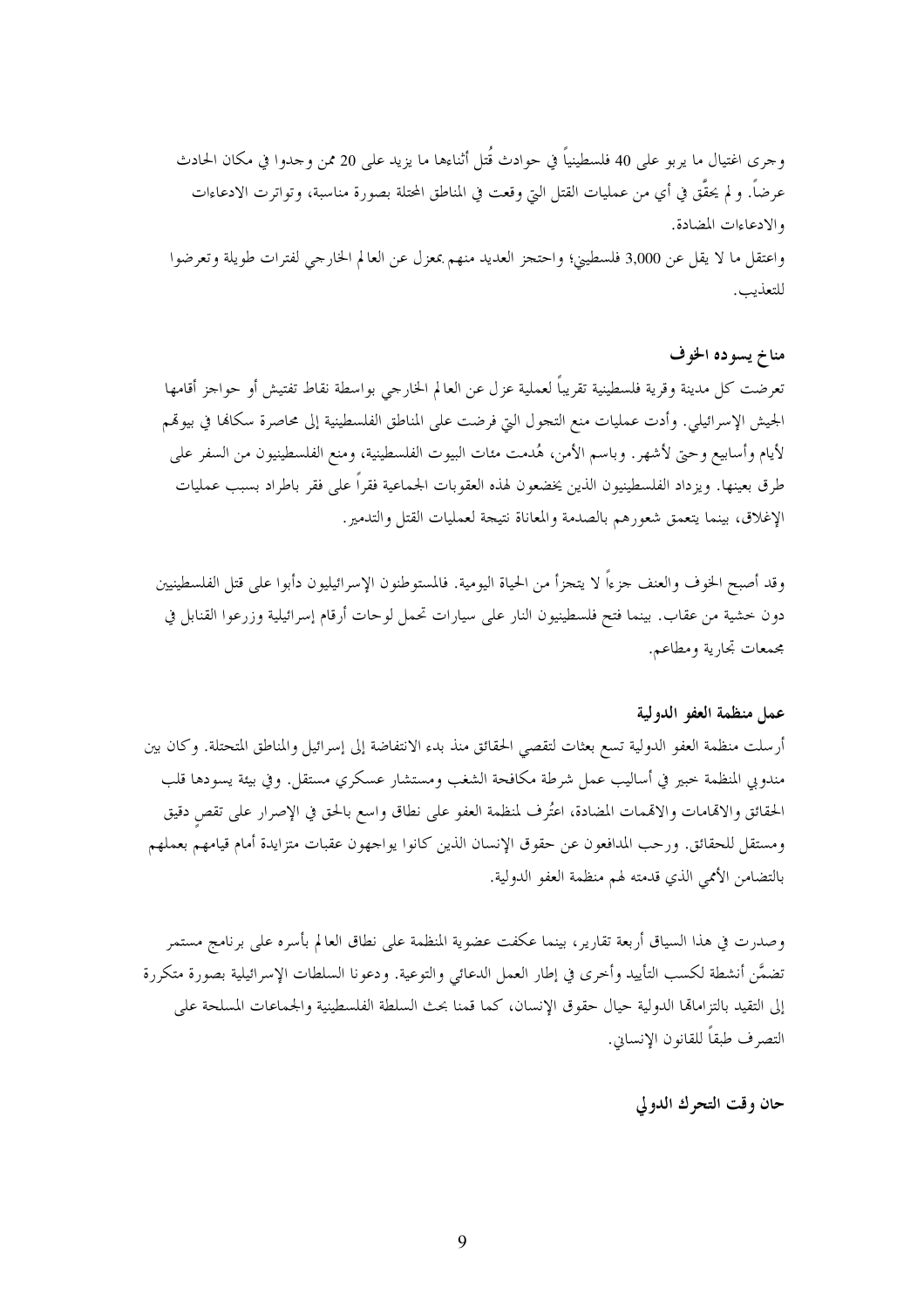أطلق المحتمع الدولي تصريحات تتزايد لهجتها شدة باطراد، ولكنه لم يقم بالتحرك الضروري لضمان احترام حقوق الإنسان. وتواصل منظمة العفو دعوالها إلى إرسال مراقبين دوليين لحقوق الإنسان في المناطق المحتلة لضمان التبليغ الدقيق عن ما يقع، وتوفير الحماية من الانتهاكات.

فمن شأن المراقبين الدوليين التحقيق في عمليات القتل والوصول إلى الحقيقة وتقديم توصيات بالتدابسير التي يمكن أن تحد من الخسائر في الأرواح. ويمكنهم المرابطة قرب نقاط التفتيش ومراقبة تصرفات قوات الأمن. وباستطاعتهم ضمان عبور سيارات الإسعاف والمرضى. وبمقدورهم أن يكفلوا عودة الحياة العادية بصورة ما إلى المناطق المحتلة؛ وكذلك الخروج في دوريات على الطرق وتقديم الحماية إلى المدنيين الإسرائيليين والفلسطينيين الذين يتنقلون عليها.

إن السلام الدائم والقابل للحياة لا يمكن أن يبني إلا على أساس من حقوق الإنسان. وقد أظهر العام المنصرم بوضوح، أكثر من أي وقت مضى، أنه إذا ما حرت التضحية بحقوق الإنسان في البحث عن السلام والأمن، فلن يكون هناك سلام ولا أمن.

أنظر تقرير منظمة العفو الدولية: "إسرائيل/المناطق المحتلة/السلطة الفلسطينية: حيوات مهشمة – عام على الانتفاضة"، الذي نشر في نوفمبر/تشرين الثاني 2001.

العنصرية في أوروبا التمييز العنصري اعتداء على المبدأ الأساسي الذي يقوم عليه "الإعلان العالمي لحقوق الإنسان"، ألا وهو أن حقوق الإنسان حق يكتسبه كل إنسان منذ ولادته وينطبق على الجميع دون تمييز. والحق في عدم المعاناة من التمييز العنصري هو أحد أكثر الحقوق أساسية في القانون الدولي لحقوق الإنسان. وبوجه عام، تُحرِّم جميع المعاهدات الرئيسية لحقوق الإنسان التمييز بسبب العنصر أو اللون أو اللغة أو الأصل الوطني.

ومع ذلك، فإن العنصرية والتمييز العنصري ما زالا حاضرين في كل بلد من البلدان الأوروبية، ويكشفان النقاب عن وجودهما بطرق مختلفة، وبحسب طبيعة المحتمع في كل بلد.

إن التمييز العنصري غالباً ما لا يسترعي الانتباه إلا عندما يفضي إلى العنف المتطرف. بيد أن من يعانون التمييز العنصري كثيراً ما يواجهون أشكالاً مركبة من العنصرية يصعب تحديدها، ومن السهل إنكارها.

العنصرية واللون أصدرت منظمة العفو الدولية، على مدار العام 2001، تقارير بشأن انتهاكات حقوق الإنسان القائمة على العنصر أو الأصل الإثني في أوروبا. فقد تم توثيق ممارسات عنصرية على أساس اللون في قسط كبير من الدول الأوروبية. وعلى وحه العموم، فاحتمال أن يتعرض أفراد الأقليات العرقية للاعتقال بالاستناد إلى الاشتباه بارتكاهم جرائم من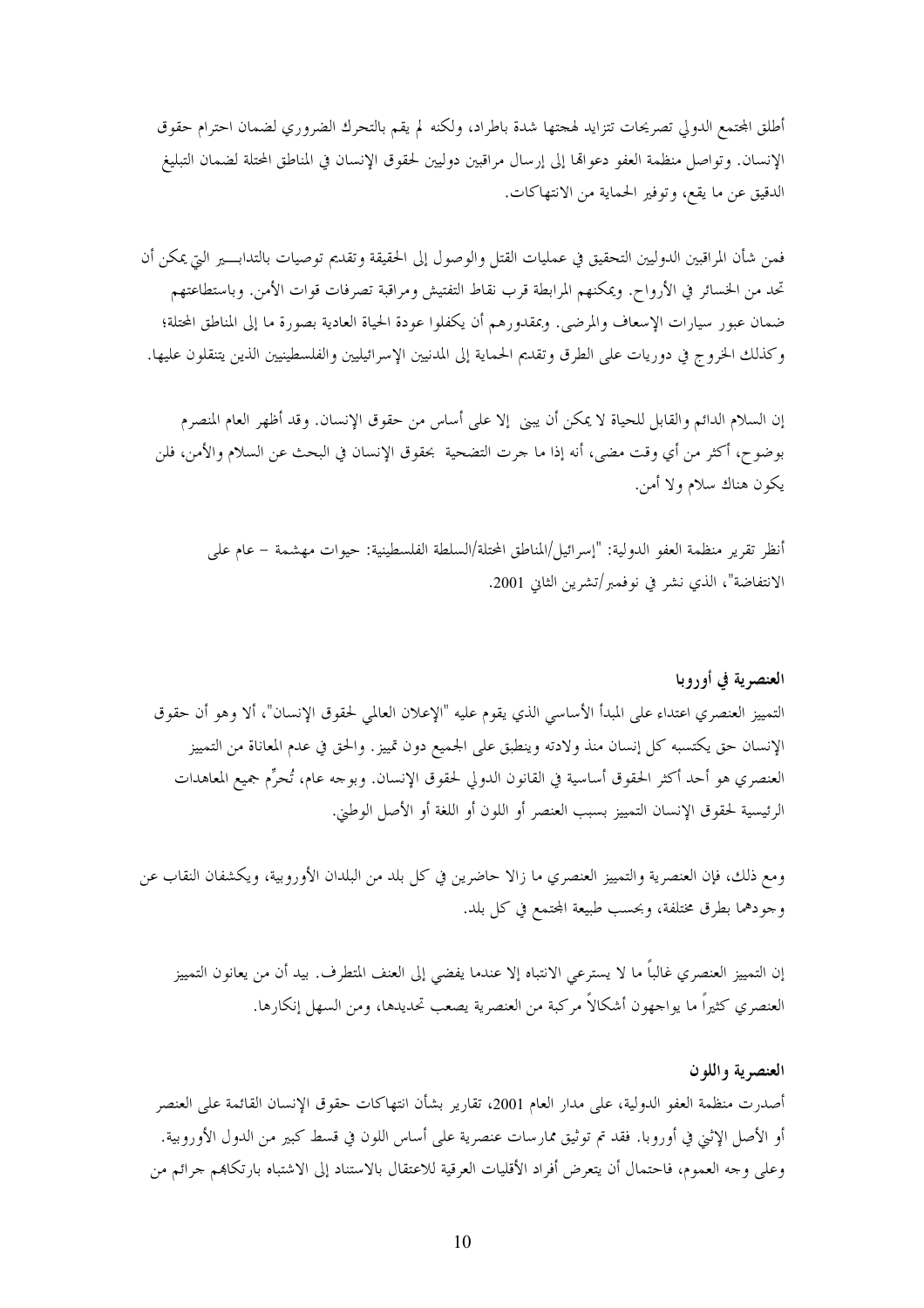قبيل الاتحار بالمخدرات أو السرقة أو عدم الاحتفاظ بوثائق تعرِّف هويتهم اكبر من احتمال تعرض الأغلبية السكانية لذلك. وليس ثمة تناسب في معدل من ترد أسماؤهم من هؤلاء الأفراد في قضايا الاستخدام المفرط للقوة وإساءة المعاملة من حانب الشرطة، وفي حالات الوفاة في الحجز.

ونادراً ما يجري تحقيق فعال في مزاعم الإساءات العنصرية من حانب الشرطة، ولا ترصد الشكاوى ضد المعاملة العنصرية من قبيل الشرطة أو سواها من الهيئات المكلفة بتنفيذ القانون بصورة كافية سوى قلة من السلطات.

ففي المملكة المتحدة، حرى توثيق ممارسات للعنصرية المؤسسية في أوساط الشرطة وكذلك للتفرقة العنصرية في الأجزاء المتبقية من النظام القضائي على نطاق واسع. وقد أظهرت الأبحاث أن الشرطة تستخدم تدابير أشد قسوة ضد مجتمع السود. ويواجه السود في المملكة المتحدة تمماً أشد خطورة من التهم التي يواجهها البيض على المخالفة نفسها، وهم أكثر عرضة للحبس، وتصدر بحقهم، على ما يبدو، أحكام بالسجن أطول من الأحكام التي تصدر بحق البيض، في المعدل. وفي أسبانيا، حرى الإبلاغ عن عدد يثير الانـــزعـاج من مزاعـم إساءة المعاملة العنصرية من قبل الشرطة. ويتصل عدد متزايد من الحالات التي تم الإبلاغ عنها بإساءة معاملة أشخاص اعتقلوا بالعلاقة مع عمليات كشف على الهوية.

# مؤتمر الأمم المتحدة العالمي لمكافحة العنصرية

شاركت منظمة العفو الدولية بنشاط في التحضيرات لمؤتمر الأمم المتحدة العالمي لمكافحة العنصرية والتمييز العنصري ورهاب الأجانب، وما يتصل ها من تعصب، الذي عقد في سبتمبر/أيلول 2001 في ديربان، بجنوب أفريقيا. وسعينا إلى لفت الأنظار في المؤتمر إلى العنصرية في أنظمة القضاء الجنائبي، بما في ذلك ما يتعلق منه بفرض عقوبة الإعدام. وساند أعضاؤنا أيضاً الجهود المبذولة للكشف عن أشكال متعددة للتمييز من مثل تلك المتعلقة بالعنصر والجنس والميول الجنسية وطبقة المنبوذين. وكإسهام منها في المؤتمر، أعدت منظمة العفو تقريرين تحت عنوان: "دليل لاستخدام النظام الدولي لحقوق الإنسان في مكافحة التمييز العنصري"؛ و"العنصرية وإقامة العدل".

### التمييز والعنصرية

بينما كان المؤتمر العالمي يسعى إلى أن تجدِّد الحكومات الالتزام بالقضاء على العنصرية، راح سياسيون في عدد من البلدان الأوروبية يؤججون مشاعر العداء للأجانب، إما مباشرة عبر الكلام العنصري الطنان المعادي للمهاجرين، أو بصورة غير مباشرة عبر سياسات تسعى إلى تقييد الهجرة وطلب اللجوء. ففي النمسا، أصبح ارتفاع مستويات العنصرية التي يمارسها الموظفون الرسميون أمراً مكشوفاً في السنوات الأخيرة. ويستمر ورود تقارير عن إساءة معاملة المعتقلين وإساءات عنصرية من حانب الشرطة في سويسرا. وفي بلجيكا أيضاً، يستهدف السود وغيرهم من الأقليات بصورة غير متناسبة من حانب الشرطة، بحسب ما تشير قضايا إساءة المعاملة.

وعلى امتداد القارة الأوروبية، ينتشر التمييز ضد الأشخاص ذوي الأصول الغجرية. وفي معظم بلدان القارة، يعاني الغجر من الحرمان الاقتصادي والتهميش الاجتماعي. وفي العديد منها، يتعرضون للإساءة على أيدي الشرطة.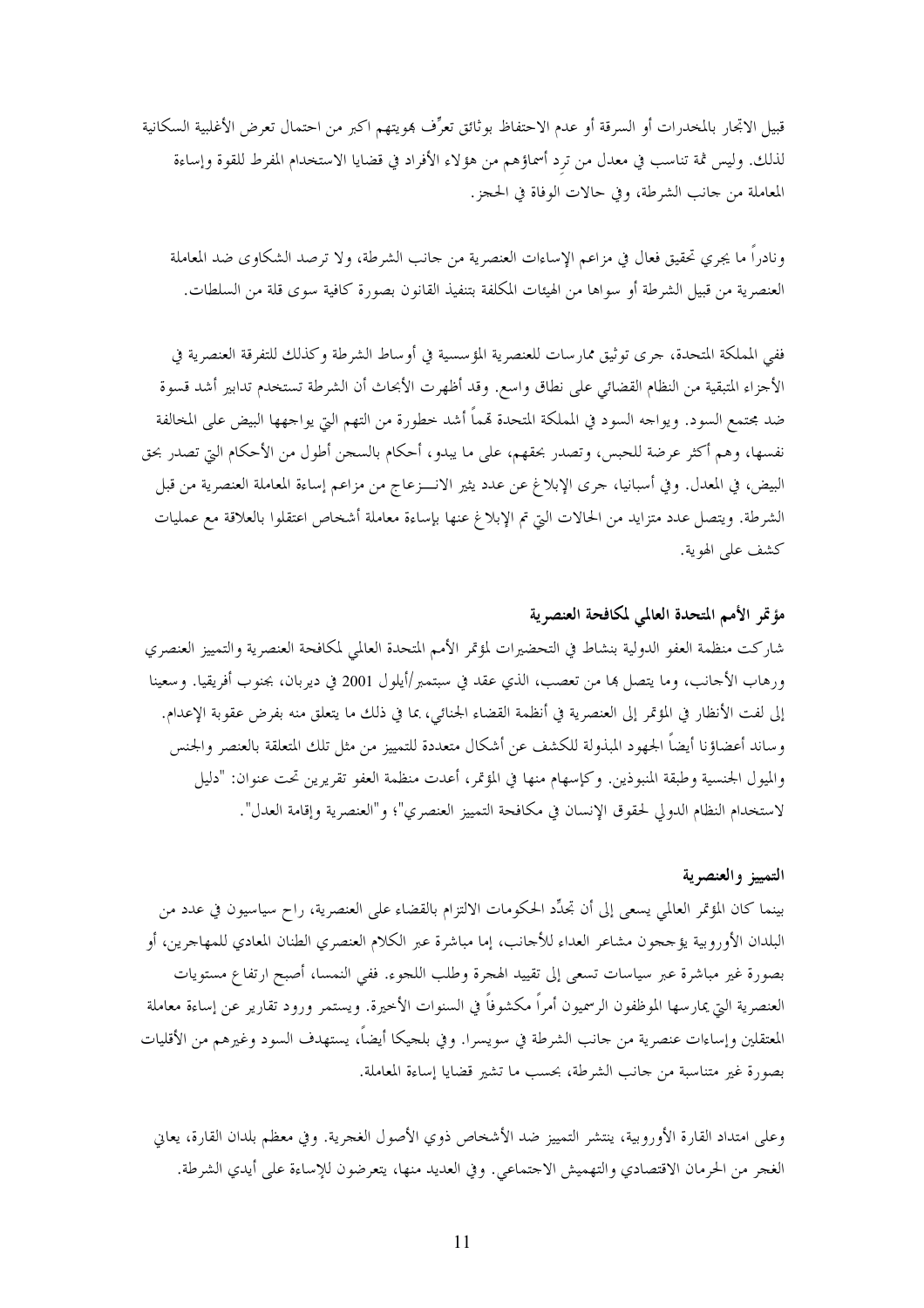وبسبب من تدني مستويات التعليم والمؤهلات في أوساط الغجر، إلى حانب ما يمارس من تمييز ضدهم، فإن الأغلبية العظمى منهم يعانون من البطالة. ويؤدي الفقر المترتب على ذلك ببعض الغجر إلى الجريمة، وبصورة رئيسية إلى السرقة. ويستغل هذا من قبل السياسيين ووسائل الإعلام لتأجيج المزيد من مشاعر التحامل ضدهم. وفي روسيا الاتحادية يحرم الأشخاص القادمون من حارج دول الاتحاد السوفياتي السابق وذوي البشرة الداكنة والمظهر غير السلافي من مجرد البدء بإجراءات اللجوء، ويتعرضون بصورة دائمة للاعتقال، وكثيراً ما يتعرضون للمضايقة وتساء معاملتهم من حانب الموظفين المكلفين بتنفيذ القانون، حيث يمكن أن تمتد حالة العزل المفروضة عليهم لسنوات، ودون أن تكون لديهم وثائق يثبتون ها هويتهم.

نظرة إلى المستقبل سنواصل حهودنا حلال عام 2002 لتوثيق انتهاكات حقوق الإنسان على أساس العنصر في أوروبا والنضال ضدها، وسنحث لجنة الأمم المتحدة لحقوق الإنسان على اتخاذ خطوات لمكافحة صعود العنصرية في أوروبا.

# مكافحة التعذيب في الأمريكتين

يستمر استخدام التعذيب بلا هوادة في العديد من بلدان أمريكا اللاتينية، على الرغم من التغييرات السياسية والتشريعية. إذ يمارس التعذيب وغيره من ضروب إساءة المعاملة في مراكز الشرطة، وفي السجون ومراكز احتجاز الأحداث. ويستخدم التعذيب لانتزاع الاعترافات، وللسيطرة على المعتقلين وإذلالهم والتحكم هم، أو لابتزاز نقودهم أو تنفيع الفاسدين من رحال الشرطة، الأمر الذي يشهد زيادة مطردة.

وكثيراً ما يقبل القضاة الاعترافات التي تنتزع تحت التعذيب كأدلة أثناء المحاكمات، مما يعزز هذه الممارسات. ونادراً ما يجرى التبليغ عن التعذيب نظراً لحنشية الضحايا على سلامتهم أو قناعتهم بأن السلطات لن تحقق في مزاعمهم.

وأطلقت منظمة العفو الدولية عدداً من التقارير المتعلقة بالتعذيب في الأمريكتين خلال عام 2001 كجزء من حملة المنظمة على نطاق العالم بأسره للقضاء على التعذيب تحت شعار "ساهم في القضاء على التعذيب"، كما نظم أعضاء المنظمة العديد من الأنشطة الناجحة للنضال من أحل توفير حماية أفضل في القانون والممارسة.

"ينتهي الأمر بالناس هنا إلى الموت": التعذيب في البرازيل يلجأ أفراد الشرطة وحراس السحون في مختلف أنحاء البرازيل إلى التعذيب والمعاملة السيئة بصورة روتينية عند إلقائهم القبض على المشتبه هم أو أثناء فترة اعتقالهم في مراكز الشرطة والسجون. وفي مارس/آذار، وصف المقرر الخاص للأمم المتحدة المعني بشؤون التعذيب أوضاع ممارسة التعذيب في البلاد بألها "واسعة الانتشار ومنظمة".

وقد أطلقت منظمة العفو الدولية في ساو باولو، في أكتوبر/تشرين الأول، تقريراً رئيسياً بشأن التعذيب في البرازيل. وركز التقرير، الذي رافقه تحرك للعضوية دام ثمانية أشهر، على التقاعس الرسمي عن مقاضاة الجلادين بموحب قانون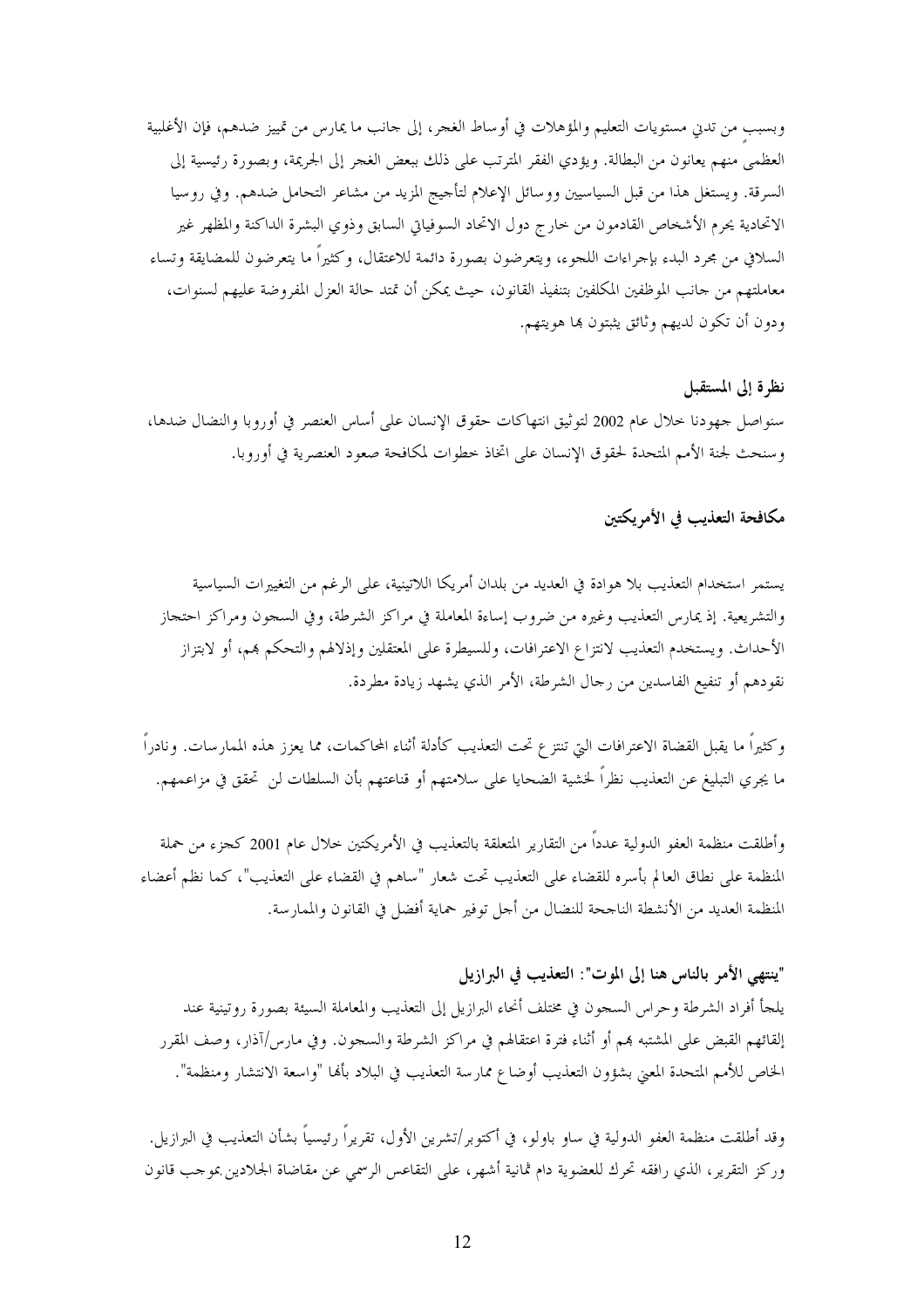التعذيب البرازيلي لعام 1997. إذ لم تصدر إلا حفنة من الأحكام بالإدانة بحسب هذا القانون نتيجة لمواطن الضعف الجوهرية التيّ تسم كلّ مرحلة من مراحل نظام القضاء الجنائبي. وقد نظم أعضاء منظمة العفو حملات من أحل الإصلاحات الضرورية، كما بعثوا بالمناشدات إلى السلطات بشأن عدد من الحالات الفردية.

# بيرو: التشريع لا يكفي

على الرغم من التغيير السياسي الرئيسي الذي شهدته بيرو منذ نوفمبر/تشرين الثاني 2000، بإقصاء الرئيس السابق ألبيرتو فوجيموري، ما زال التعذيب على أيدي قوات الأمن وحراس السجون مستمراً للحصول على المعلومات أوكشكل من أشكال العقوبة. ويورد تقرير منظمة العفو الدولية الثالث بشأن التعذيب في بيرو، الذي صدر مؤخراً، قضايا لم تتم تسويتها بعد وتعود إلى ما قبل شهر نوفمبر/تشرين الثاني 2000، إضافة إلى عدد من تقارير التعذيب تلقتها المنظمة حلال الأشهر القليلة المنصرمة. فكثيراً ما يفلت مرتكبو هذه الجريمة من العقاب، أو توحه إليهم قمم أقل خطورة، أو يحاكمون أمام محاكم عسكرية. ونتيجة لذلك، لم يقدم إلى المحاكمة بموجب قانون مكافحة التعذيب خلال 3 سنوات سوى اثنان من الجناة. ويسحب العديد من الضحايا شكاواهم بسبب الترهيب أوالمضايقة أو التهديد.

وركَّز أسبوع منظمة العفو الدولية للتحرك الطلابي لعام 2001 على التعذيب في بيرو . إذ عملت المحموعات الشبابية والطلابية على نطاق العالم بأسره حلال الفترة التحضيرية للانتخابات الرئاسية في مايو/أيار على استصدار التزامات علنية من المرشحين باستئصال شأفة التعذيب إذا ما تم انتخاهم. وتبني المرشحون "برنامج الاثنتي عشرة نقطة لمنع التعذيب على أيدي ممثلي الدولة" الذي أصدرته المنظمة وصوت الرئيس السابق فالنتين بانياغوا من خلاله ضد استخدام التعذيب في بيرو، وأُعلنت أربع مدن ومقاطعات بموجبه "مناطق خالية من التعذيب".

# المكسيك: نعمل من أجل التغيير

تستخدم قوات الشرطة الفدرالية وشرطة الولايات والبلديات والعسكر الاعتقال التعسفي والتعذيب وإساءة المعاملة على نطاق كاسح أثناء قيامها بعمليالها الشرطية في المكسيك. فالتشريع الخاص بمنع مثل هذه الانتهاكات والمعاقبة عليها غير كاف ونادراً ما يتم اللجوء إليه. وتمتنع المحاكم بصورة روتينية عن الاعتراض على الأدلة المقدمة من الادعاء العام، التي يتم انتزاعها، بحسب ما يرد، تحت التعذيب؛ كما تمتنع عن التحقيق في أمر المسؤولين المزعومين عن هذا التعذيب. وقد لعب الفر ع المكسيكي لمنظمة العفو دوراً مهماً في زيادة التنسيق بين المنظمات غير الحكومية والوطنية في المكسيك، وأحرز مكانة بارزة ودعماً واسع النطاق لحملة مناهضة التعذيب.

ركزت الأنشطة المباشرة للحملة على ممارسة الضغوط على بعض حكومات الولايات من أجل تحريم التعذيب بموجب قوانين العقوبات السارية المفعول في هذه الولايات، وأُعلنت عدة أماكن "مناطق خالية من التعذيب". وقد بدأ صانعو القرار، وخاصة على المستوى الفدرالي، بالنظر إلى هذه المسألة بصورة أكثر حدية، وهم بصدد النظر في التغييرات الهيكلية اللازمة لوضع حد لهذه الممارسة في المكسيك. إن ضمان تجسيد هذا الوعى المتزايد في تغييرات هيكلية حقيقية ملموسة يشكل الآن التحدي الرئيسي الذي يواجهنا.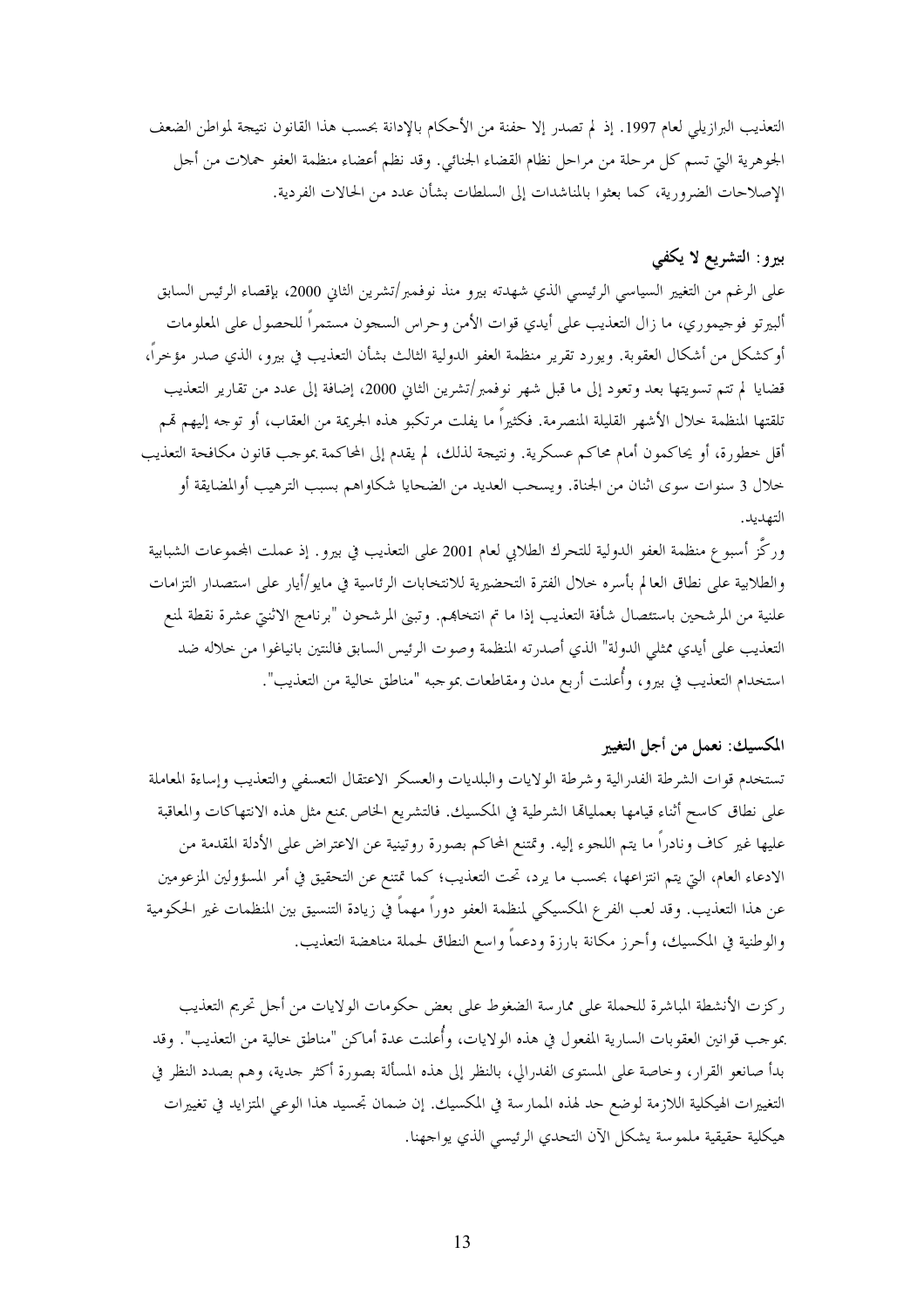#### الخطوات التالية

سيواصل أعضاء منظمة العفو الدولية في عام 2002 العمل لضمان سن تشريعات لمكافحة التعذيب والتقيد بما في أمريكا اللاتينية، وضمان أن يقدَّم من يقترفون التعذيب للمحاكمة، كائناً من كانوا.

# الدفاع عن المدافعين عن حقوق الإنسان في غرب أفريقيا حيثما يعاني الناس الاضطهاد والقمع، وكلما حرم شخص من حقوقه الإنسانية أو انتهكت كرامة إنسانية، يهب المدافعون عن حقوق الإنسان للنضال من أجل حماية الضعفاء ومساءلة الأقوياء. وبعملهم هذا، كثيراً ما يعرِّض هؤلاء حياقمم وحريتهم للخطر؛ وفي مختلف أنحاء غرب أفريقيا تعرضوا للمضايقة والترهيب والإسكات.

### إسهام حيوي

يشكل المدافعون عن حقوق الإنسان حلقة وصل حاسمة في سلسلة الدفاع عن حقوق الإنسان على جميع مستوياقما، بدءاً بالنضال للدفاع عن ضحايا الانتهاكات، وحتى بذل المساعي لكسب التأييد على أعلى المستويات من أحل تحسين آليات حماية حقوق الإنسان. إن اضطهاد الحكومات المدافعين عن حقوق الإنسان يشكل انتهاكًا للحقوق الأساسية المكرسة في معاهدات الأمم المتحدة وإعلاناتها، وكذلك انتهاكاً لـــ "الميثاق الأفريقي لحقوق الإنسان والشعوب". وبتعطيلها لأنشطة منظمات حقوق الإنسان، فإن الحكومات تضاعف من مخاطر استمرار الممارسات المسيئة لحقوق الإنسان دون كشف عنها أومناهضة لها.

إن المدافعين عن حقوق الإنسان في غرب أفريقيا قد أسهموا بدرجة كبيرة في ترسيخ الديمقراطية وحكم القانون في شبه الإقليم. وعلى حكومات بلدان غرب أفريقيا مسؤولية الاعتراف بما يقوم به المدافعون عن حقوق الإنسان من عمل، وبإسهامهم الذي لا غين عنه في تعزيز الحقوق والحريات الأساسية واحترامها وحمايتها. وعليها، كذلك، مسؤولية ضمان الحماية لهذا العمل.

### حملة غرب أفريقيا

في أبريل/نيسان 2001، أطلقت منظمة العفو الدولية، بالتعاون الوثيق مع مجموعات حقوق الإنسان وممثل الأمم المتحدة الخاص المعنى بالمدافعين عن حقوق الإنسان، حملة في السنغال للفت أنظار العالم إلى الانتهاكات التي يتعرض لها المدافعون عن حقوق الإنسان في غرب أفريقيا. وسعت الحملة إلى إقناع حكومات بلدان غرب أفريقيا والمحتمع الدولي باتخاذ خطوات لحماية المدافعين عن حقوق الإنسان وما يقومون به من عمل.

ويسلط تقرير منظمة العفو الذي صدر بعنوان: "غرب أفريقيا: "إحرص، إنك تتكلم كثيراً" – المدافعون عن حقوق الإنسان يتعرضون للاعتداءات"، الأضواء على معاناة المدافعين عن حقوق الإنسان في شبه الإقليم، كما يورد توصيات إلى الحكومات تتعلق بكيفية حمايتهم.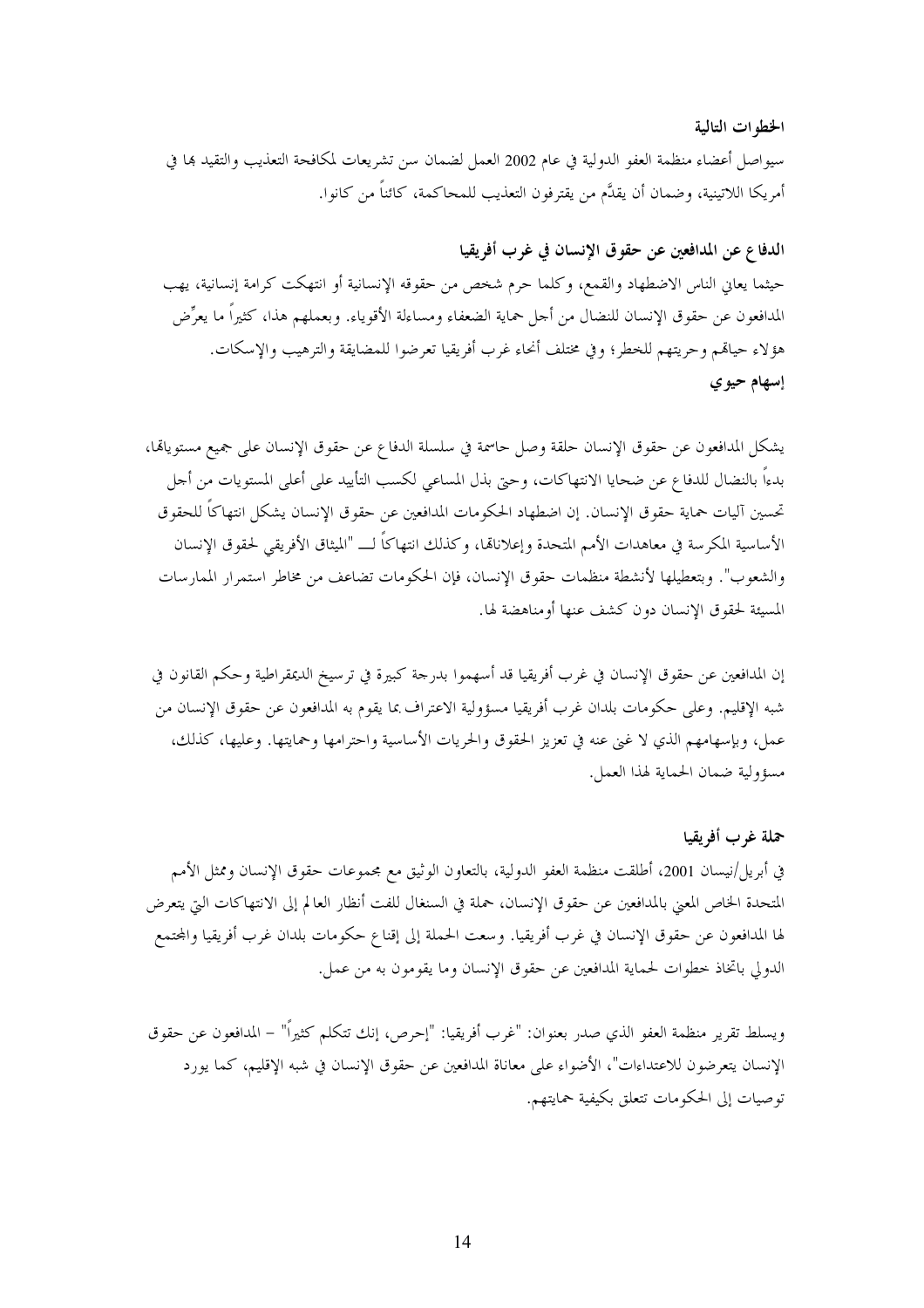وقد أنشئت ائتلافات وطنية وإقليمية لحماية المدافعين عن حقوق الإنسان في غرب أفريقيا، حيث امتدت لتصل إلى بلدان ليس لمنظمة العفو هياكل عضوية فيها من قبيل موريتانيا وغينيا كوناكري وغينيا بيساو فما إن يتعرض مدافع عن حقوق الإنسان للخطر حتى يتم إخطار هذه الائتلافات والطلب منها أن تتحرك للضغط على الحكومة المعنية.

### توفير الحماية

تدير منظمة العفو الدولية، بتعاون وثيق مع المدافعين عن حقوق الإنسان في السنغال، مشروعاً لتوفير الإقامة في غرب أفريقيا للمدافعين عن حقوق الإنسان الذين اضطروا إلى الفرار من أوطالهم وأماكن عملهم خشية الاضطهاد. ويتيح هذا المشروع التحريبي للمدافعين عن حقوق الإنسان مواصلة توظيف مهاراقمم وحبراقمم القيمة خلال فترة انتظارهم العودة إلى أوطالهم، والحصول على الوقت والعون الكافيين لاستعادة عافيتهم. وقُدمت الحماية والمساعدة بموجب هذا البرنامج إلى جيمس توره، وهو أحد أبرز المدافعين الليبيريين عن حقوق الإنسان ومتحدث مفوَّه، وذلك إثر فراره من ليبيريا في مارس/آذار 2000. وقد وجهت إلى جيمس توره في ليبيريا قممة التحريض على العصيان لانتقاده الحكومة، ووصلته تحذيرات شديدة من أن حياته كانت معرضة للخطر في ليبيريا.

نظرة إلى الأمام وفَّر عمل منظمة العفو الدولية في عام 2001 فرصاً لا تقدر بثمن للمدافعين عن حقوق الإنسان في غرب أفريقيا لتعزيز التضامن ووضع استراتيجيات للحماية. ويمهد ما تحقق من نجاح الطريق لمبادرات مماثلة في أقاليم أخرى من أفريقيا في المستقبل.

وخلال عام 2002، سنواصل إدماج هذا العمل في أبحاث منظمة العفو الدولية وعملها التنموي، وزيادة الانخراط المباشر للعضوية (داخل أفريقيا وخارجها) في الدفاع عن المدافعين عن حقوق الإنسان عبر مجموعة متنوعة من أساليب العمل الجديدة. وسنقوم أيضاً بتقوية الخطط الوطنية لحماية المدافعين عن حقوق الإنسان وإنشاء شبكات إقليمية وإقليمية فرعية ووطنية. وفي الظروف الاستثنائية، سنواصل المساعدة في إعادة إسكان المدافعين عن حقوق الإنسان المعرضين للخطر في أماكن جديدة، بالتعاون الوثيق مع المنظمات غير الحكومية المعنية.

# أهم الزيارات التي قامت بما منظمة العفو الدولية في عام 2001

على مدار عام 2001، أرسلت منظمة العفو الدولية ما يقرب من 130 وفداً لزيارة ما يربو على 75 بلداً وإقليماً. وشملت هذه الزيارات عقد لقاءات مع مسؤولين حكوميين، وحضور حلسات محاكمات أو تحقيقات، وحضور مؤتمرات، وإجراء اتصالات مع منظمات غير حكومية محلية ودولية ومنظمات حكومية دولية، وإعداد بحوث وتوثيق انتهاكات حقوق الإنسان من حلال مقابلات مع الضحايا وغيرهم من الشهود. وهذه ليست سوى غيضاً من فيض الزيارات المهمة التي قامت هما المنظمة في عام 2001.

#### باكستان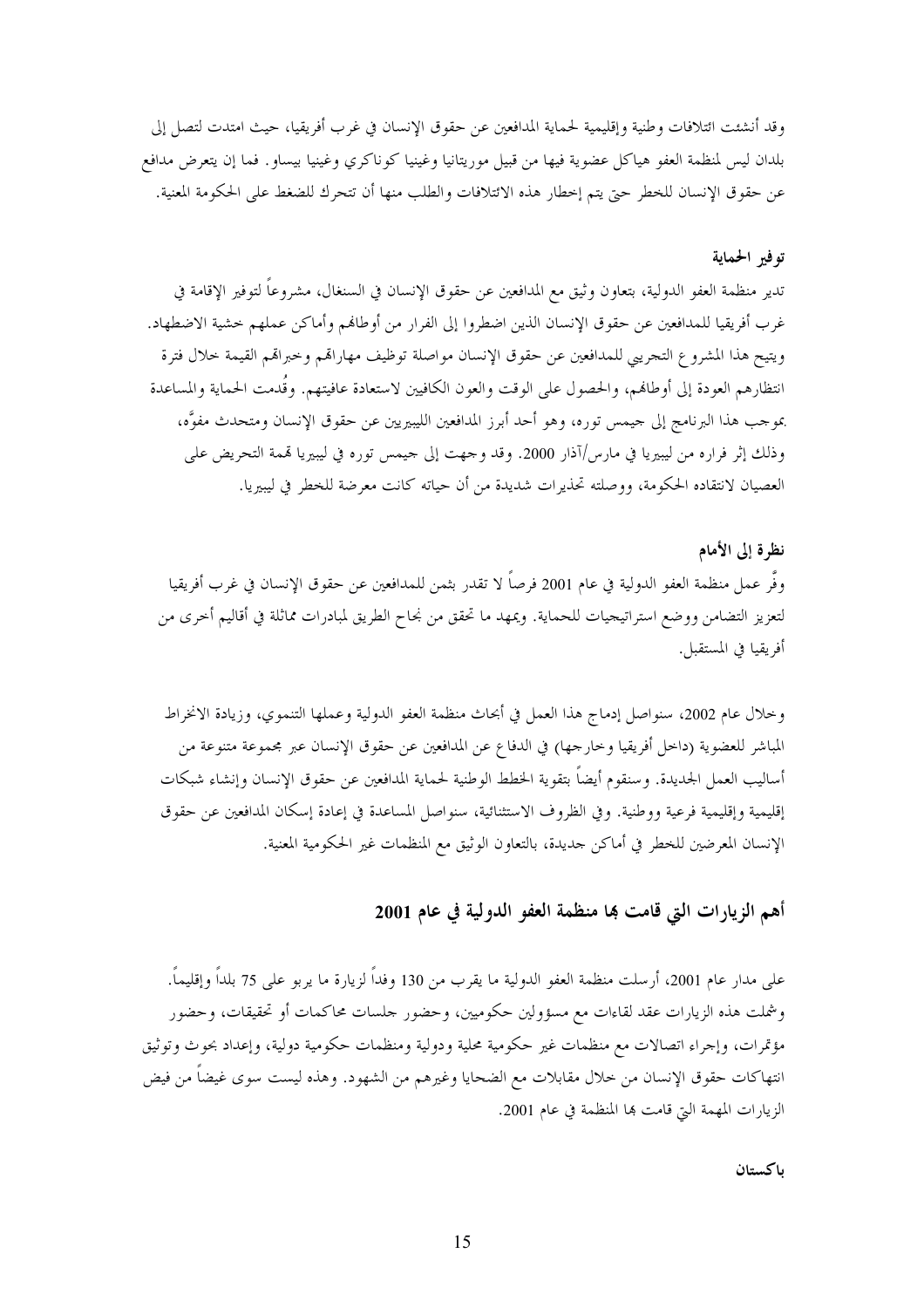في 10 ديسمبر/كانون الأول 2001، الذي صادف اليوم العالمي لحقوق الإنسان، التقت الأمينة العامة لمنظمة العفو الدولية، أيرين حان، الرئيس الباكستاني، مشرَّف، في إسلام اباد وأثارت معه محنة المذنبين الأحداث المحكوم عليهم بالإعدام. وأعلن الرئيس مشرف أنه سيتم تخفيض أحكام الإعدام الصاردة بحق 100 مذنب حدث إلى أحكام بالسجن. وكانت باكستان قد حظرت إصدار أحكام بالإعدام على الأحداث بموجب القانون في يوليو/تموز 2000، بيد أن القانون الجديد لم ينسحب على الأحكام الصادرة بحق الأحداث الذين أدينوا في وقت سابق على ذلك. كما سعت منظمة العفو في عدة مناسبات سابقة إلى كسب تأييد السلطات لتخفيف هذه الأحكام. وتفرض أحكام الإعدام في باكستان على مرتكبي طيف عريض من الجرائم؛ وعلى قائمة المحكومين بالإعدام حالياً ما يربو على 4,000 شخص.

وفي بيشاور، التقى وفد منظمة العفو الدولية مسؤولين في مفوضية الأمم المتحدة العليا للاجئين وقام بزيارة مخيم جالوزاي للاجئين. وكشفت المناقشات مع اللاجئين القادمين من أفغانستان بجلاء عن مدى سوء أوضاعهم، وعن الأعداد الكبيرة من العائلات التي فقدت أحد أفرادها أثناء قصف أفغانستان. وتعتزم منظمة العفو مضاعفة حضورها الميداني في أفغانستان مجدداً عام 2002 حتى يكون بالإمكان رصد تطورات حقوق الإنسان في البلاد، وفي المناطق المحاورة، عن كثب.

# البحوين

تہ کیا

زار مندوبو منظمة العفو الدولية البحرين في مارس/آذار للاطلاع بصورة مباشرة على ما طرأ من تحسينات نوعية على أوضاع حقوق الإنسان. وكانت منظمة العفو قد ناضلت بلا هوادة في السنوات السابقة من أجل وضع حد لعمليات الاعتقال التعسفي والمحاكمات غير العادلة والتعذيب والإبعاد القسري التي كانت تتم على نطاق واسع، كما مُنع مندوبنا لسنوات عديدة من زيارة البلاد. وفي عام 2001، أفرج الأمير عن جميع السجناء والمعتقلين السياسيين، وسمح للمبعدين بالعودة إلى البلاد، وألغي القوانين التي كانت تسهِّل الاعتقال التعسفي والتعذيب والمحاكمات غير النسزيهة، ووعد بإجراء إصلاحات سياسية وإدارية وقضائية واسعة النطاق. والتقى مندوبو منظمة العفو الدولية بحرية مع سجناء سابقين (حيث شكر العديد منهم منظمة العفو على ما فعلته من أجلهم)، وناقشوا خططاً مستقبلية مع منظمات لحقوق الإنسان نالت ترخيصاً بالعمل مؤخراً، واستُقبل هؤلاء من قبل الأمير وولى العهد، على حد سواء، لمناقشة الإصلاحات. وعاد مندوبو المنظمة إلى البلاد في نوفمبر/تشرين الثاني لعقد ورشة عمل مع "رابطة حقوق الإنسان في البحرين" ومنظمات غير حكومية أخرى جديدة، هدف تقوية دور المحتمع المدني في تعزيز حقوق الإنسان وحمايتها.

زار مندوبو منظمة العفو الدولية تركيا في يونيو/حزيران 2001 لجمع معلومات بشأن التعذيب والإفلات من العقاب في تركيا. وسافر أعضاء الوفد إلى المدن الرئيسية في المناطق الغربية من تركيا (اسطنبول وأنقرة وإزمير)، كما زاروا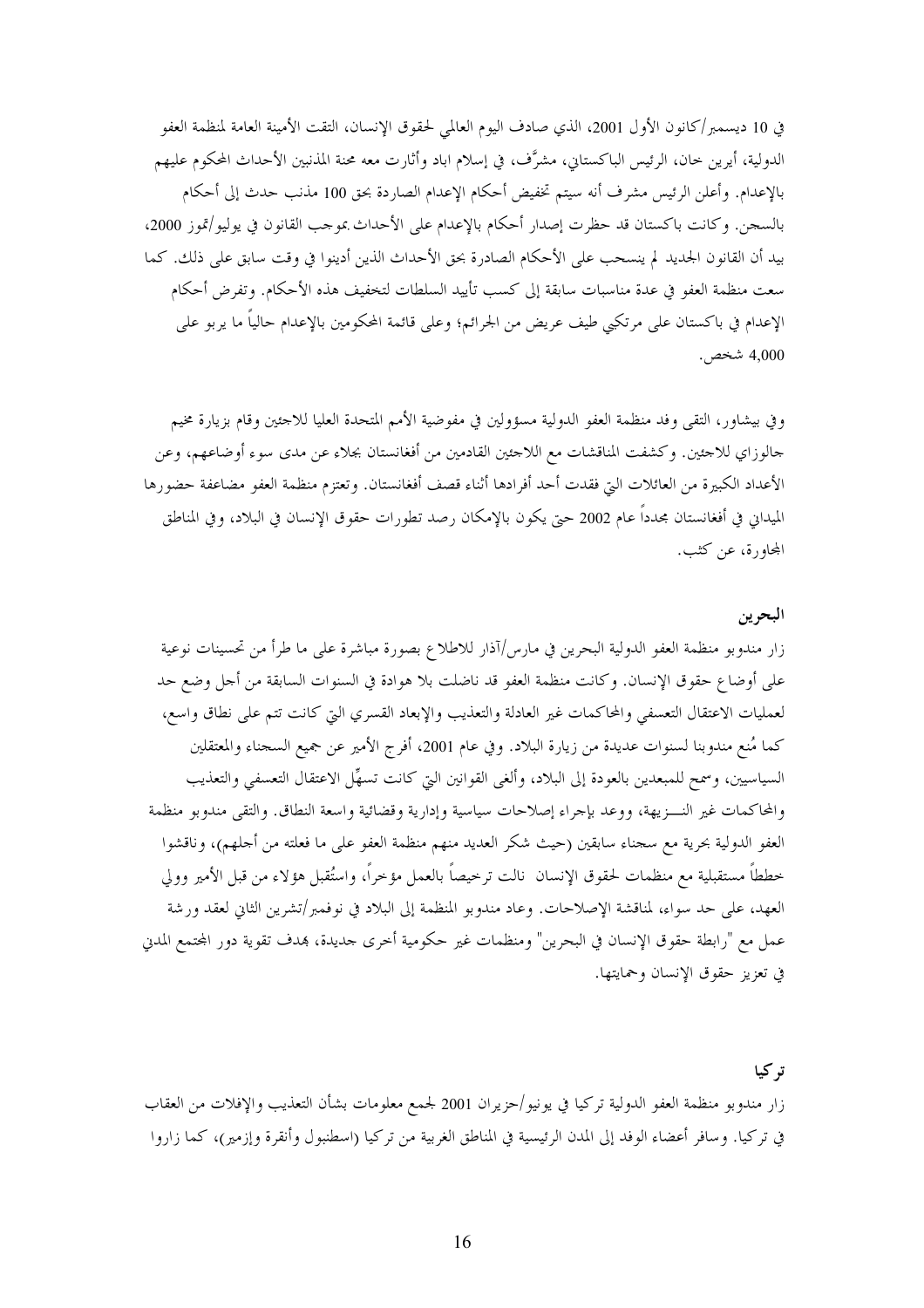المناطق الجنوبية الشرقية، لا سيما تلك التي تسكنها أغلبية كردية. والتقى الوفد ممثلين عن هيئة حكومية لحقوق الإنسان في أنقرة، ومنظمات محلية رئيسية لحقوق الإنسان، ورابطات للمحامين، ومحامين وأعضاء في النيابة العامة.

وانتقل الوفد إلى مناطق نائية في الجنوب الشرقي، فزار بايرناك، الإقليم الحدودي الذي وصفه المدافعون عن حقوق الإنسان بــ "الصندوق الأسود"، وبأنه "جمهورية قائمة بذامّا". وكانت منظمة العفو قد تلقت تقارير عديدة عن ممارسة التعذيب في الإقليم، وعن اعتقال أعضاء قيادين في الحزب السياسي المشروع "هاديب HADEP"، و"اختفاء" اثنين من ممثليه من مركز للشرطة المحلية في يناير/كانون الثاني 2001. وأوقف أعضاء وفد منظمة العفو الدولية عند نقطة التفتيش الأخيرة لقوات الأمن قبل دخول الإقليم وأخذوا إلى المقر الرئيسى للشرطة، حيث حاول رجال الشرطة تخويفهم وثني حلقات اتصال محتملين عن الالتقاء هم. بيد أن ضحايا التعذيب وأقارب "المختفين" لم يتوانوا عن لقاء الوفد والتحدث إلى أعضائه عن تجارهم. وأبلغ أعضاء الوفد عند مغادرتمم بايرناك وبينغول وموب أن زيارة منظمة العفو الدولية قد شجعت السكان المحليين وأظهرت لضحايا انتهاكات حقوق الإنسان بأفمم ليسوا منسيين.

#### لينان

في ديسمبر/كانون الأول، زارت أيرين حان لبنان، حيث التقت مع طيف عريض من منظمات حقوق الإنسان واستمعت إلى ناجين من انتهاكات لحقوق الإنسان. وتحدثت أمام ندوة حاصة بعقوبة الإعدام، وافتتحت أسبوعاً لأنشطة حقوق الإنسان نظمه أعضاء منظمة العفو الدولية في لبنان، وزارت مكتب منظمة العفو الدولية الإقليمي لتعليم حقوق الإنسان في بيروت. واستقبلت أيرين خان من قبل الرئيس إميل لحود، الذي أكد لها ترحيب لبنان الدائم بمنظمة العفو الدولية، وأنه سيتم التحقيق في ما توصلنا إليه من معطيات بالعلاقة مع أوضاع حقوق الإنسان.

### ز مبابو ی

زارت منظمة العفو الدولية زمبابوي في نوفمبر/تشرين الثابي وديسمبر/كانون الأول 2001 بالنظر لتدهور أوضاع حقوق الإنسان في الفترة التي سبقت الانتخابات الرئاسية لشهر مارس/آذار 2002. فخلال عام 2001، غضت قوات الأمن النظر عن ممارسات جماعات من قبيل "المحاربين القدامي" و"الألوية الشبابية الخاصة"، أو تعاونت معها بصورة فعالة في حملة الترهيب التي شنتها ضد أعضاء في المحتمع المدنى رأت ألهم جزء من المعارضة السياسية.

وأجرى أعضاء الوفد أثناء الزيارات تحقيقات بشأن العنف السياسي والتعذيب وأعمال القتل والاعتقالات والتهديد بالقتل وحالات ترهيب ضد أعضاء في المحتمع المدن في المناطق الحضرية والريفية. وبعد عودة الوفد، صيغت المعطيات التي توصلت إليها التحقيقات في عدد من التقارير والتحركات التي ألقت الضوء على سحل الإفلات من العقاب المستمر، والقمع الموجَّه ضد حرية التعبير والتجمع، والعدد الكبير لانتهاكات حقوق الإنسان حلال الفترة السابقة على الانتخابات. إن زمبابوي لا تزال تمتنع عن احترام الحقوق الأساسية لمواطنيها، وعن حمايتهم من انتهاك حقوقهم الإنسانية، وعن الوفاء بالتزاماتها بموجب المعايير الدولية لحقوق الإنسان.

نيجير يا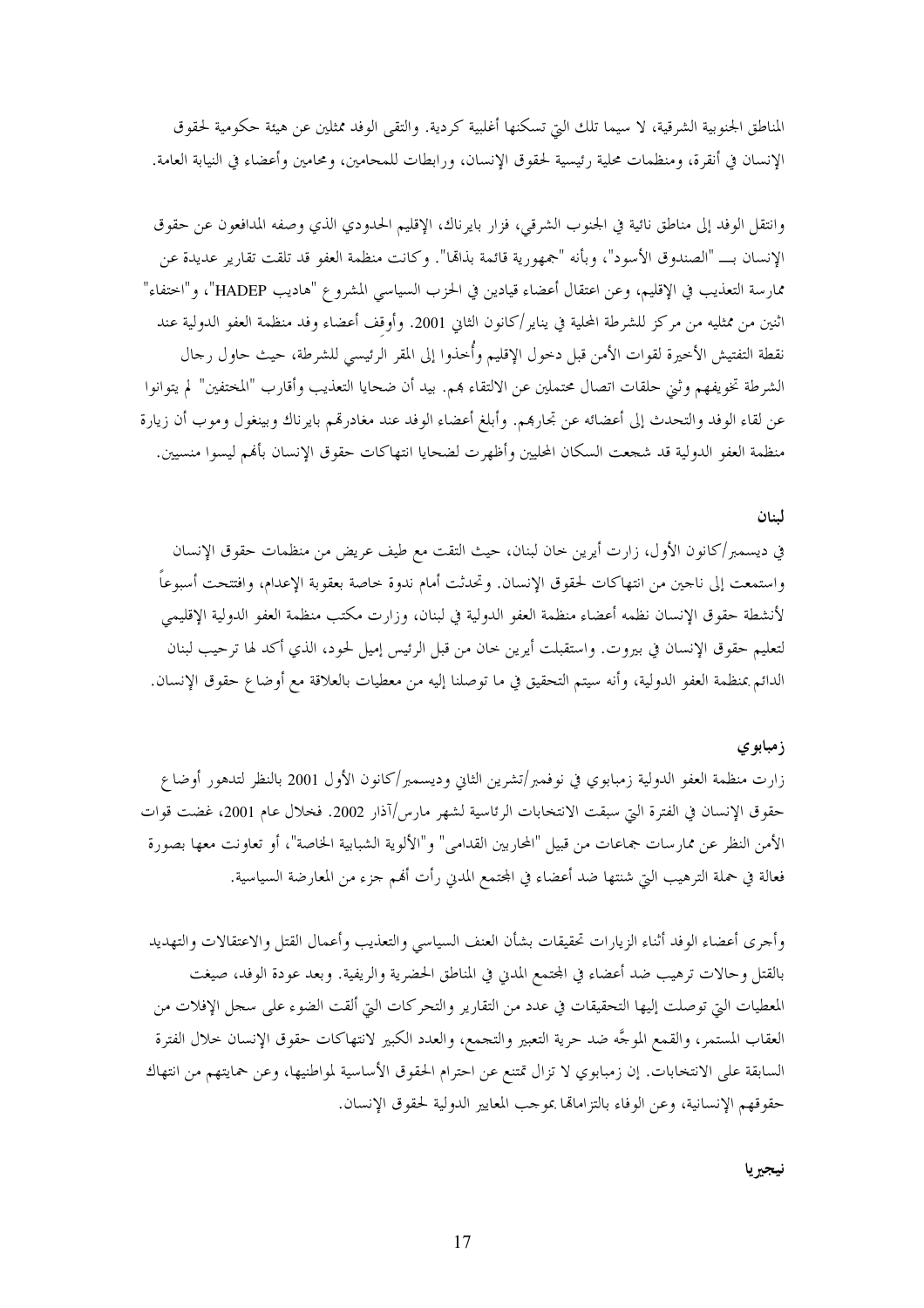أتيح لمنظمة العفو الدولية، في أغسطس/آب 2001، الاطلاع بصورة مباشرة على تاريخ التشريع الجزائي القائم على الشريعة الذي اعتمد مؤخراً في 12 ولاية من ولايات شمال نيجيريا، وعلى الأساس الوثائقي والممارسات الراهنة لهذا التشريع. فالتقى مندوبو منظمة العفو مع قضاة ومحامين، وعلى نحو حاص، مع منظمات تعني بحقوق المرأة. كما أثاروا مع المدعين العامين للولايات ومع رئيس الهيئة القضائية النيجيرية بواعث قلق منظمة العفو الدولية حيال المحاكمات غير العادلة والعقوبات القاسية وغير الإنسانية والمهينة. وكانت لزيارة الوفد أهمية حاصة لوضع استراتيجيات حملات مناسبة للحالات الفردية، وإقامة صلات من التعاون مع محامين نيجيريين ومنظمات غير حكومية من أجل صياغة تحركات في هذا المحال الحساس.

وأجرى مندوبو منظمة العفو الدولية أيضاً تقييماً لما تحقق من تقدم في مجال القضايا المتعلقة بالإفلات من العقاب في عمل "اللجنة الوطنية للتحقيق في انتهاكات حقوق الإنسان". وقد استطلعت المقابلات التي أجريت مع منظمات حقوق الإنسان النيجيرية تصورات النيجيريين حيال دور هذه الهيئة والخيارات التي تتيحها للضحايا للحصول على التعو يضات.

### إكوادور

في يونيو/حزيران 2001، زارت منظمة العفو الدولية إكوادور إثر ورود تقارير عن إساءة معاملة سحاقيات ولوطيين وذوي ميول حنسية ثنائية ومتحولين إلى الجنس الآخر وتعذيبهم ووقوع محاولات لقتلهم أثناء احتحازهم. كما تلقى مدافعون عن الحقوق الإنسانية للسحاقيات واللوطيين وذوي الميول الجنسية الثنائية والمتحولين إلى الجنس الآخر تهديدات بالقتل أيضاً.

وشارك وفد منظمة العفو في مؤتمر صحفي عقد في كيتو للتوعية ببواعث القلق المتعلقة بمذه الفئة، وعرضوا تقرير "جرائم الكراهية، مؤامرة الصمت: التعذيب وإساءة المعاملة القائمان على الهوية الجنسية"، الذي صدر كجزء من حملة مناهضة التعذيب، وتقريراً عن إساءة معاملة أفراد هذه الفئة في إكوادور . وشارك في الفعالية، وفي النقاش المفتوح الذي رافقها، عدد من أعضاء البرلمان ومسؤولون في الشرطة وأعضاء في المحتمع المحلي لحقوق الإنسان.

وفي غواياكويل، اتفق رئيس المحكمة العليا والنائب العام لإقليم غواياس وغالاباغوس والعديد من المسؤولين الآخرين، في احتماع عقد في المحكمة العليا، على إلزام أنفسهم بإلغاء التعذيب. وحضر الوفد أيضاً موكب زهو عام 2001 في غواياكويل الذي حاب المدينة في 28 يونيو/تموز. وقد سار موكب الزهو هذا، وهو أول موكب ينظم في إكوادور، كما خطط له، على الرغم من محاولات السلطات لمنعه. ومنحت "مؤسسة أصدقاء مدى الحياة الخيرية" إلى منظمة العفو حائزتما لعام الزهو .

وعقب زيارة الوفد، ذكرت منظمات السحاقيات واللوطيين وذوي الميول الجنسية الثنائية والمتحولين إلى الجنس الآخر أن عدد الشكاوي المتعلقة بالاعتقال التعسفي لأفراد هذه الفئة قد تناقص في غواياكويل، بيد أنه عاد إلى الصعود عقب تعيين رئيس حديد لشرطة الإقليم في سبتمبر/أيلول 2001. وستواصل منظمة العفو الدولية توثيق انتهاكات الحقوق الإنسانية للأشخاص الذين ينتمون إلى هذه الفئة في إكوادور وتنظيم الحملات دفاعاً عنهم.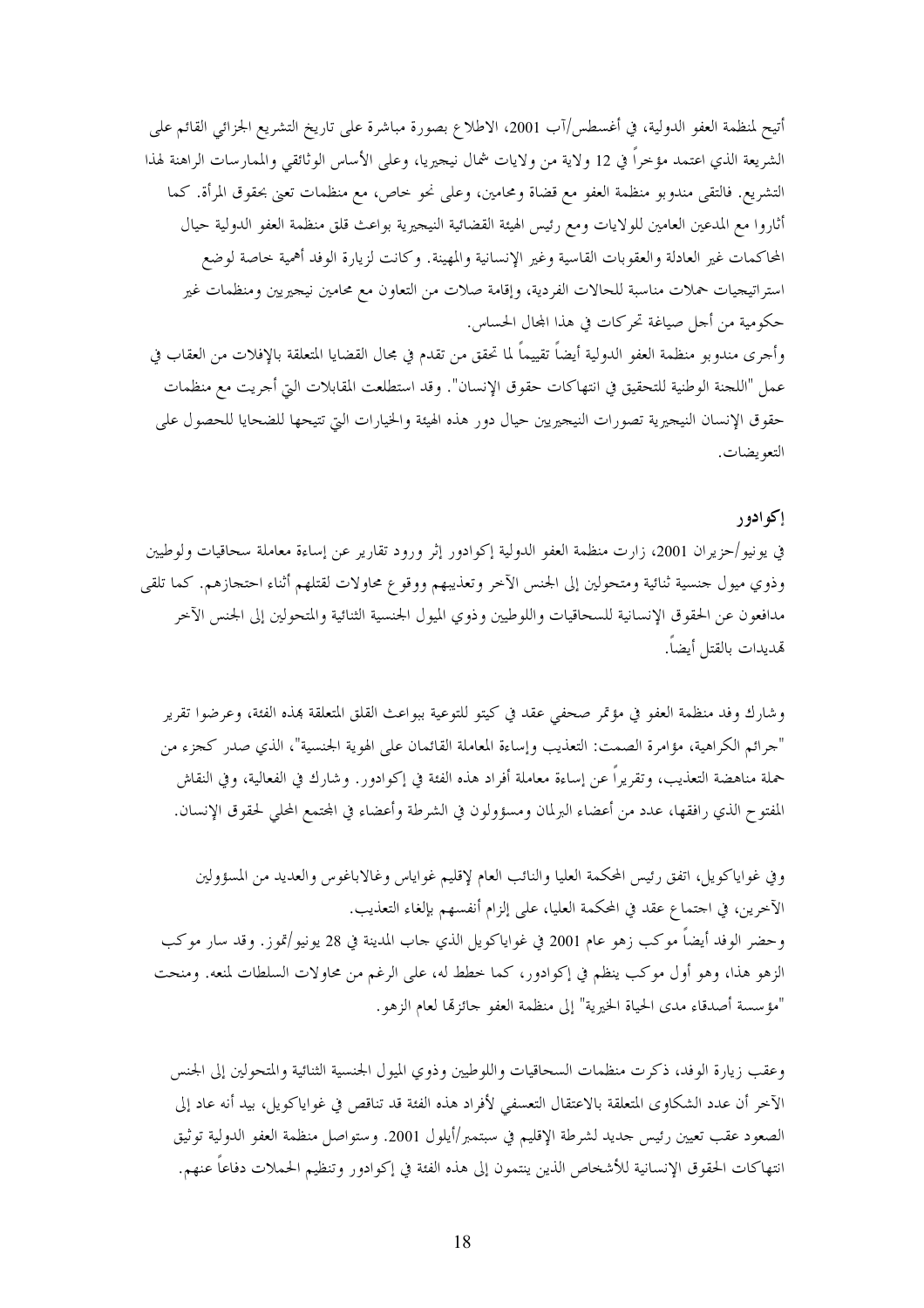# جمهورية الكونغو الديمقراطية

تقصى وفدان لمنظمة العفو الدولية أثناء زيارتهما إلى جمهورية الكونغو الديمقراطية في أكتوبر/تشرين الأول ونوفمبر/تشرين الثاني انتهاكات حقوق الإنسان المتعلقة باستغلال الموارد الطبيعية لجمهورية الكونغو الديمقراطية، وخاصة في سياق استمرار النـــزاع المسلح الذي تشارك فيه القوات المسلحة التابعة لبلدان مختلفة وفصائل كونغولية. وجمع أعضاء البعثة الأولى للمنظمة معلومات تتعلق بالاستغلال الاقتصادي، وخاصة في مجال التعدين وتحارة الماس، وتحدثوا إلى منظمات غير حكومية وجهات أحرى في غرب البلاد وحنوها. والتقى مندوبو المنظمة بمسؤولين حكوميين وقاموا بزيارة سجون في بعض المناطق، ولكنهم منعوا من دخول بعض أماكن الاعتقال المهمة.

وتمكنت منظمة العفو الدولية، وللمرة الأولى، حلال زيارها للمناطق الشرقية من جمهورية الكونغو الديمقراطية، الخاضعة لسيطرة المعارضة المسلحة، من دحول عدة مناطق محظورة، بما في ذلك مركز سيء السمعة للاعتقال. وتمكن أعضاء الوفد من الحصول على معلومات بشأن حالات انتهاك لحقوق الإنسان ترتبط بعمليات تعدين الكولتان (الذي يستخدم على نطاق واسع في صناعة الهواتف) وغيره من الموارد الطبيعية، والتقوا نشطاء ومنظمات محلية لحقوق الإنسان، وكذلك ممثلين عن جماعات سياسية مسلحة. وحصل مندوبو المنظمة على صورة تفصيلية عن انتهاكات حقوق الإنسان حلال النسزاع المستمر، الذي تنخرط فيه قوات من أوغندا ورواندا وزمبابوي. وقد انعكست التوترات الناجمة عن هذه الأوضاع بصورة مباشرة على مجرى زيارة الوفد، وأكدت من جديد على الطبيعة الدولية لهذا النـــزاع الذي كثيراً ما يطويه النسيان.

#### بلغاريا

في أكتوبر/تشرين الأول، زارت منظمة العفو الدولية بلغاريا للتحقيق في أوضاع مصحات العلاج النفسي وبيوت الرعاية الاجتماعية للأطفال والكبار ممن يعانون من اضطرابات في صحتهم العقلية أو من إعاقات. وبصحبة ممثلين عن لجنة هلسنكي البلغارية، زار باحث منظمة العفو الدولية سبع مؤسسات، حيث جمع معلومات بشأن أوضاع ترقى إلى مرتبة المعاملة القاسية واللا إنسانية والمهينة، وحالات إهمال مفرط وإهمال طبي أدت إلى الوفاة.

ففي إحدى هذه المؤسسات، وتدعى سانادينوفو وتضم 97 نــزيلة، لا يزيد عدد العاملين عن أربع ممرضات وخمسة من عمال الخدمات. وفي وقت الزيارة، كان زهاء 20 امرأة محتجزات في غرفتين قذرتين في مبني من طابق واحد. وكانت عدة نساء من هؤلاء يعانين من إعاقات بدنية، بيد أنه بدا واضحاً أنه لم تتوفر لهن أي أجهزة ميكانيكية أو أطراف صناعية معينة. وكانت "إساءة السلوك" من حانب النـــزيلات تقابل بالحجز داخل قفص؛ وفي وقت الزيارة، كانت ست من هؤلاء النساء قيد الحجز داخل القفص.

في أعقاب الزيارة، دعت منظمة العفو في مناشدة للتحرك العاجل السلطات البلغارية إلى معاملة النساء في سانادينوفو بأسلوب مهين وإنساني يتساوق مع المعايير الدولية. وبعد ذلك بيومين، نشرت كبرى الصحف البلغارية اليومية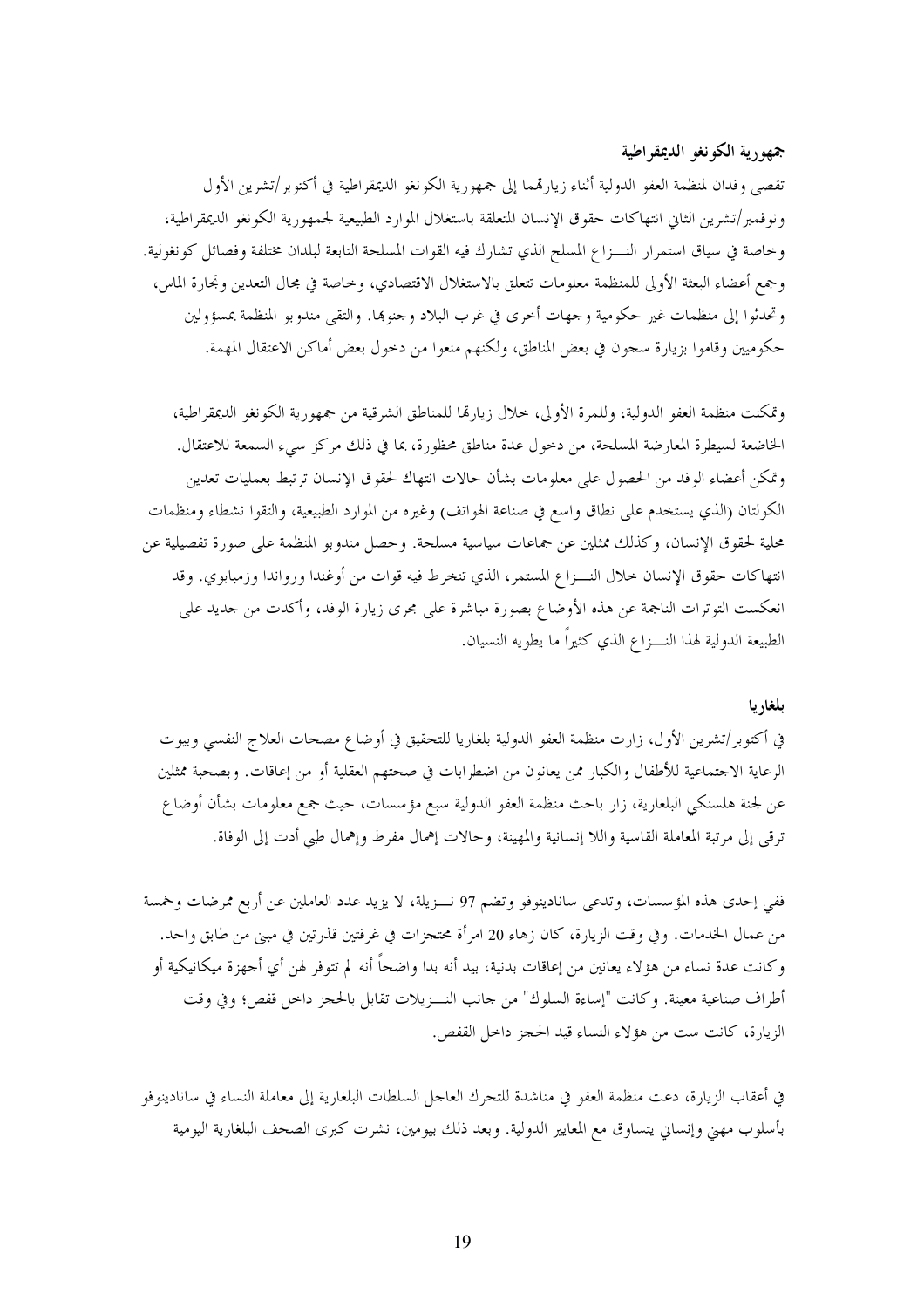تقريراً عن سانادينوفو يتطابق تماماً مع ما توصلت إليه منظمة العفو الدولية من استخلاصات. وفي أكتوبر/تشرين الأول، دعت لجنة مشتركة تضم ممثلين عن البرلمان الأوروبي والجمعية الوطنية البلغارية إلى تحسين الأوضاع.

# حملة مناهضة التعذيب: بضع خطوات إضافية

شنت منظمة العفو الدولية حملة عالمية حديدة لمناهضة التعذيب في أكتوبر/تشرين الأول 2000. وتحت صيحة المناشدة "ساهم في القضاء على التعذيب"، هبَّ أعضاء المنظمة في جميع أنحاء العالم لمواجهة هذا التحدي، فعملوا على كسب تأييد الحكومات، وتدخلوا للدفاع عن أشخاص معرضين لخطر التعذيب، وأطلقوا المناشدات من أحل مئات الناجين والضحايا الأفراد، ونظموا عدداً هائلاً من الفعاليات والأنشطة الهادفة إلى وضع حد نمائي للتعذيب.

ومازالت الحملة مستمرة، ولكن بعد مرور عام على انطلاقتها، أخذت النتائج تدلُّل على أننا نستطيع، عبر الجهد المنسق والمخلص، أن نغير من واقع الحال.

### أنشطة على شبكة الإنترنت

وقع ما يربو على 30,000 شخص ينتمون إلى أكثر من 188 على تعهد بالمشاركة في تحركات لمناهضة التعذيب عبر موقع الحملات على الشبكة الحاصل على حائزة تقديرية www.stoptorture.org . ويُخطر المشتركون حلال ساعات بحالات تنطوي على التعذيب أو الخشية من التعذيب. وفي المعدل، يرسل ما بين 2,500 و10,000 شخص مناشدات عن طريق البريد الإلكتروني أو رسائل مكتوبة دفاعاً عن الأشخاص الذي تنشر حالاقمم على الموقع. وقد شملت التحركات العاجلة الثمانية عشر التي أُعلنت على الموقع 79 معتقلاً من البرازيل والصين وجمهورية الكونغو الديمقراطية وإكوادور وإندونيسيا وإيران وإسرائيل وماليزيا والمكسيك وتركيا والإمارات العربية المتحدة. ومن بين هؤلاء، بلغ عدد من أُطلق سراحهم من الاعتقال، أو إنقاذهم من التعذيب أو من إعدام وشيك حارج نطاق القضاء 32 شخصاً.

مظاهرة في واشنطن دي سي في إطار التحرك الطلابي لمناهضة التعذيب في بيرو لعام 2001؛ حيث أحاط ناشطو منظمة العفو الدولية السفارة البيروفية بــ "شريط منطقة حالية من التعذيب". AI ©

### ممارسة الضغوط على الحكومات

أحد الأهداف الرئيسية لحملة مناهضة التعذيب هو ممار سة الضغوط على الحكومات للمصادقة على "اتفاقية الأمم المتحدة لمناهضة التعذيب" دون تسجيل تحفظات. وبعد مرور عام واحد على انطلاق الحملة، كانت سبعة بلدان جديدة قد صادقت على الاتفاقية، بينما وقعت عليها أربعة بلدان أخرى.

وفي إطار كفاحها ضد إفلات الجلادين من العقاب، ناضلت منظمة العفو الدولية بلا هوادة لحض الحكومات على المصادقة على "قانون روما الأساسي للمحكمة الجنائية الدولية". و لم يبق سوى أن تصادق قلة من الدول على القانون حتى يصبح إنشاء المحكمة أمراً مفروغاً منه، ومن المتوقع أن يتحقق هذا في النصف الأول من عام 2002.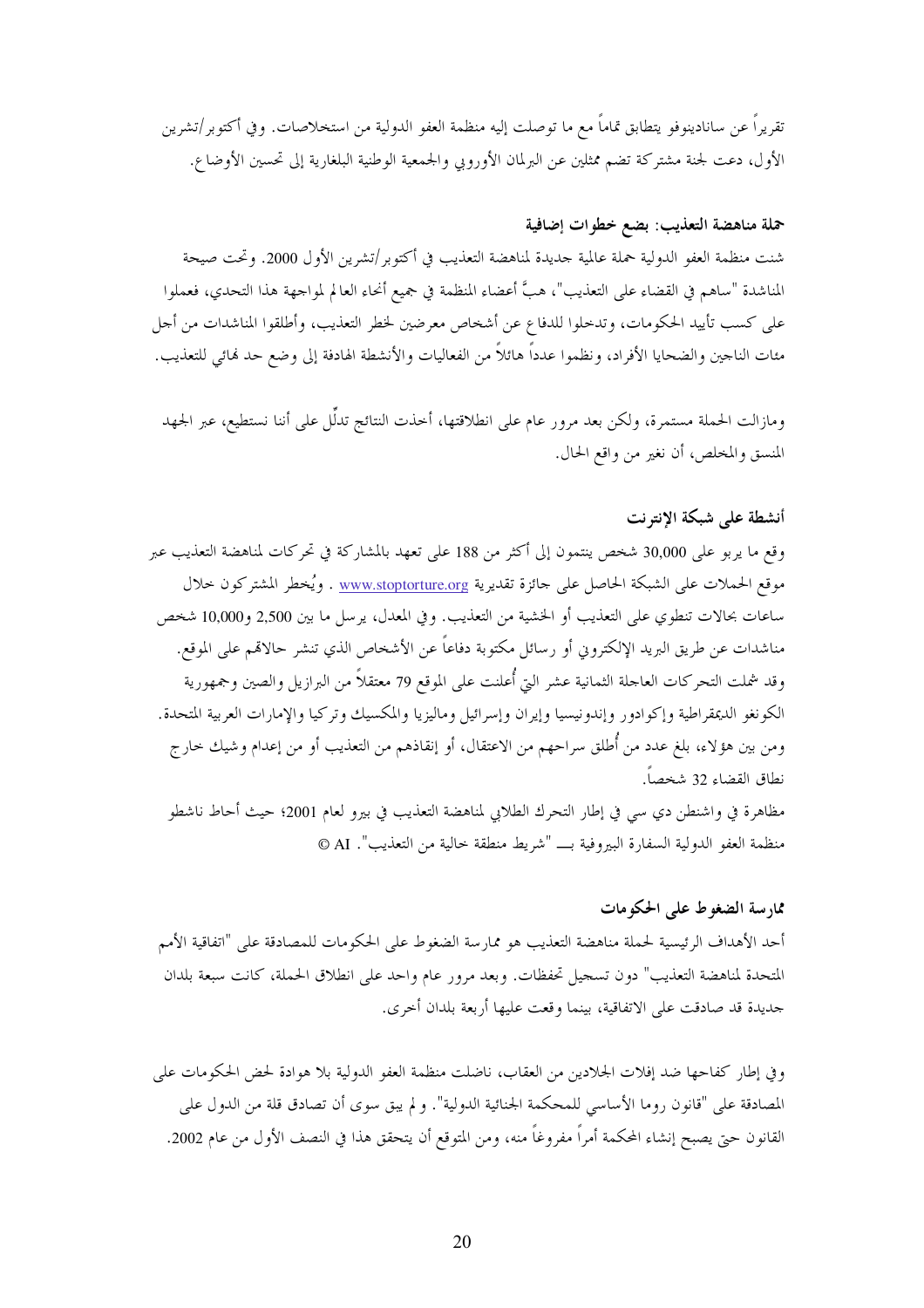في أبريل/نيسان، تحقق هدف له أهميته عندما أعطي 15 من وزراء حارجية دول الاتحاد الأوروبي الضوء الأحضر لصياغة مبادئ توجيهية بشأن منع التعذيب في بلدان ثالثة، مسجلين بذلك خطوة كبيرة إلى الأمام في سياسة الاتحاد الأوروبي لحقوق الإنسان.

وعمل أعضاء منظمة العفو الدولية على كسب تأييد الحكومات في جميع أنحاء العالم لسن تشريعات وإنشاء هيئات لمناهضة التعذيب. ففي المملكة المتحدة، اتخذت خطوة نحوٍ حظرٍ أعمال الوساطة للتجارة في معدات التعذيب تتمثل في القراءة الأولى في البرلمان لـــ "مشروع قانون القيود على الصادرات الاستراتيجية". وقد تبنت إندونيسيا تشريعاً يعترف بإمكان اعتبار التعذيب حريمة ضد الإنسانية. وقد أنشأ رئيس السنغال "مكتب حقوق الإنسان" لمعالجة قضية التعذيب في البلاد، بينما شكَّل برلمان روسيا الاتحادية مجموعة عاملة مشتركة مع مجلس أوروبا لمكافحة التعذيب في الشيشان.

وبعد فترة قصيرة من نشر منظمة العفو الدولية تقريرها المتعلق بالاغتصاب والإساءة الجنسية للسجينات في الفليبين، أصدرت سلطات السجون مذكرة إلى حراس السجون المحلية تستشهد بالتقرير وتنص على أنه سوف يتم تقديم الموظفين الذين يمارسون "سوء السلوك الجنسي مع النـــزيلات" للمحاكمة. ووعد وزير العدل اللبناني بالتحقيق في قضايا التعذيب التي وردت في تقرير بشأن تعذيب النساء وإساءة معاملتهن في الحجز في لبنان.

النضال مستمر

يصعب الجزم بشأن عدد التطورات الإيجابية التي نجمت بصورة مباشرة عن عمل مؤيدي منظمة العفو الدولية، بيد أن من الواضح أنه كان للحملة أثر قوي في النضال من أجل استئصال شأفة التعذيب. وستصبح الحملة، التي صممت في الأساس لتدوم عاماً واحداً، إحدى الحملات المستمرة لمنظمة العفو الدولية الآن. وقد تحقق الكثير على أيدي أعضائنا في العام الماضي، ومع ذلك، فما زال أمامنا فعل الكثير. إن النضال ضد التعذيب سوف يستمر، وبعزيمة أشد من أي وقت مضي.

### حقوق الإنسان والهوية الشخصية

يعاني أشخاص في جميع أنحاء العالم من انتهاك حقوقهم الإنسانية لا بسبب ما يفعلون وإنما بسبب من يكونون. إن التمييز اعتداء على فكرة حقوق الإنسان نفسها. فهو يحرم، بصورة منهجية، أشخاصاً أو أفراد مجموعات بعينهم من التمتع بحقوقهم كاملة بسبب هويتهم أو معتقدالهم. وقد شددت منظمة العفو الدولية من تأكيدها على أن انتهاكات حقوق الإنسان القائمة على أساس الهوية تحتل مكان القلب في حملة مناهضة التعذيب خلال عام 2001.

حقوق المرأة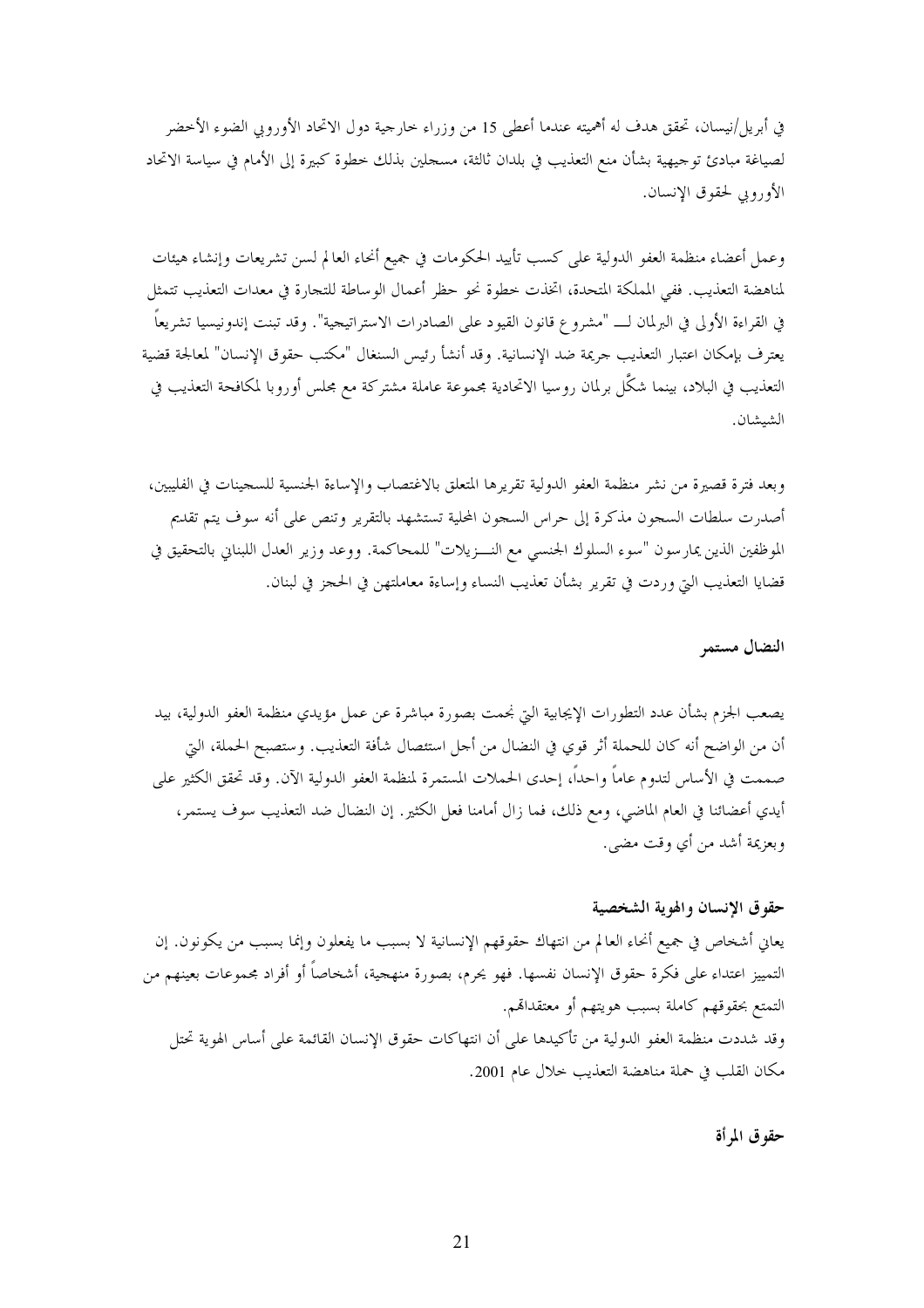كشف تقرير "أجساد مهشمة، نفوس محطمة"، الذي لفت الأنظار على نطاق العالم بأسره، النقاب عن التعذيب واسع الانتشار الذي تتعرض له النساء والفتيات، وتغذية ثقافة عالمية تحرم المرأة من التمتع بحقوق متساوية مع الرحل وتضفى الشرعية على العنف ضد المرأة. وغالباً ما يكون الجناة من ممثلي الدولة أو الجماعات المسلحة، بيد أفمم كثيراً ما يكونون من الأقارب أو أصحاب العمل أو أفراد المحتمع المحلي. وبالنسبة للعديد من النساء، يشكل المنـــزل مكاناً يثير الرعب.

وقد ناضلت فرو ع منظمة العفو الدولية في أكثر من 40 بلداً ضد تعذيب النساء. وأقام العديد منها صلات مع الحركات النسائية في بلدانه. واستطلعت هذه الفروع سبل استخدام "اتفاقية الأمم المتحدة لمناهضة التعذيب" وغيرها من المعاهدات الدولية لحقوق الإنسان لدعم برامج وطنية تطالب بتوفير حماية أكبر للنساء والفتيات. حقوق الطفل شمل تحرك منظمة العفو الدولية لحقوق الطفل لعام 2001 حالات لأطفال عانوا من التعذيب على أيدي أفراد الشرطة أو الجيش في ألبانيا وجمهورية الكونغو الديمقراطية ومصر والشيشان.

و لم يُحُل إلغاء الجلسة الخاصة للجمعية العمومية للأمم المتحدة بشأن الأطفال دون مواصلة نشطائنا جهودهم لكسب التأييد لقضايا حقوق الطفل، وخاصة دعوة الحكومات إلى المصادقة على المعاهدات الدولية، وإلى وقف تنفيذ أحكام الإعدام في المذنبين الأحداث، ووقف تعذيب الأطفال وإساءة معاملتهم.

وفي إطار التعاون الوثيق مع "الائتلاف الدولي من أحل وقف تجنيد الأطفال في الجيش"، عملت منظمة العفو الدولية على تبني "البروتوكول الاختياري الملحق باتفاقية الأمم المتحدة لحقوق الطفل والخاص بمشاركة الأطفال في النـــزاعات المسلحة". وقد أصبحت هذه المعاهدة، التي تحرم تجنيد الأطفال في الجيش، سارية المفعول في فبراير/ شباط 2002.

العمل من أجل حرية الهوية الجنسية أصدرت منظمة العفو الدولية، تقريراً بعنوان "جرائم الكراهية، مؤامرة الصمت: التعذيب وإساءة المعاملة على أساس الهوية الجنسية"، في إطار حملتها لمناهضة التعذيب. وكان هذا أول تقرير بشأن حقوق السحاقيات واللوطيين وذوي الميول الجنسية الثنائية والمتحولين إلى الجنس الآخر يصدر في إطار إحدى حملاتنا الدولية، وقوبل بترحاب حار من قبل العاملين بشأن هذه القضية، من مجموعات ونشطاء.

وخلال عام 2001، طلب مندوبون عن منظمة العفو الدولية من سلطات هندوراس إضفاء الصفة القانونية على المنظمات غير الحكومية المحلية العاملة بشأن حقوق هذه الفئة. وأعربنا عن بواعث قلقنا للسلطات اليوغوسلافية بشأن تقاعس شرطة بلغراد عن حماية المشاركين في أول احتفال لزهو اللوطيين في الصرب. وقمنا بالاحتجاج على استثناء "الاتحاد الدولي للسحاقيات واللوطيين" من المشاركة في "مؤتمر الأمم المتحدة العالمي لمكافحة التمييز".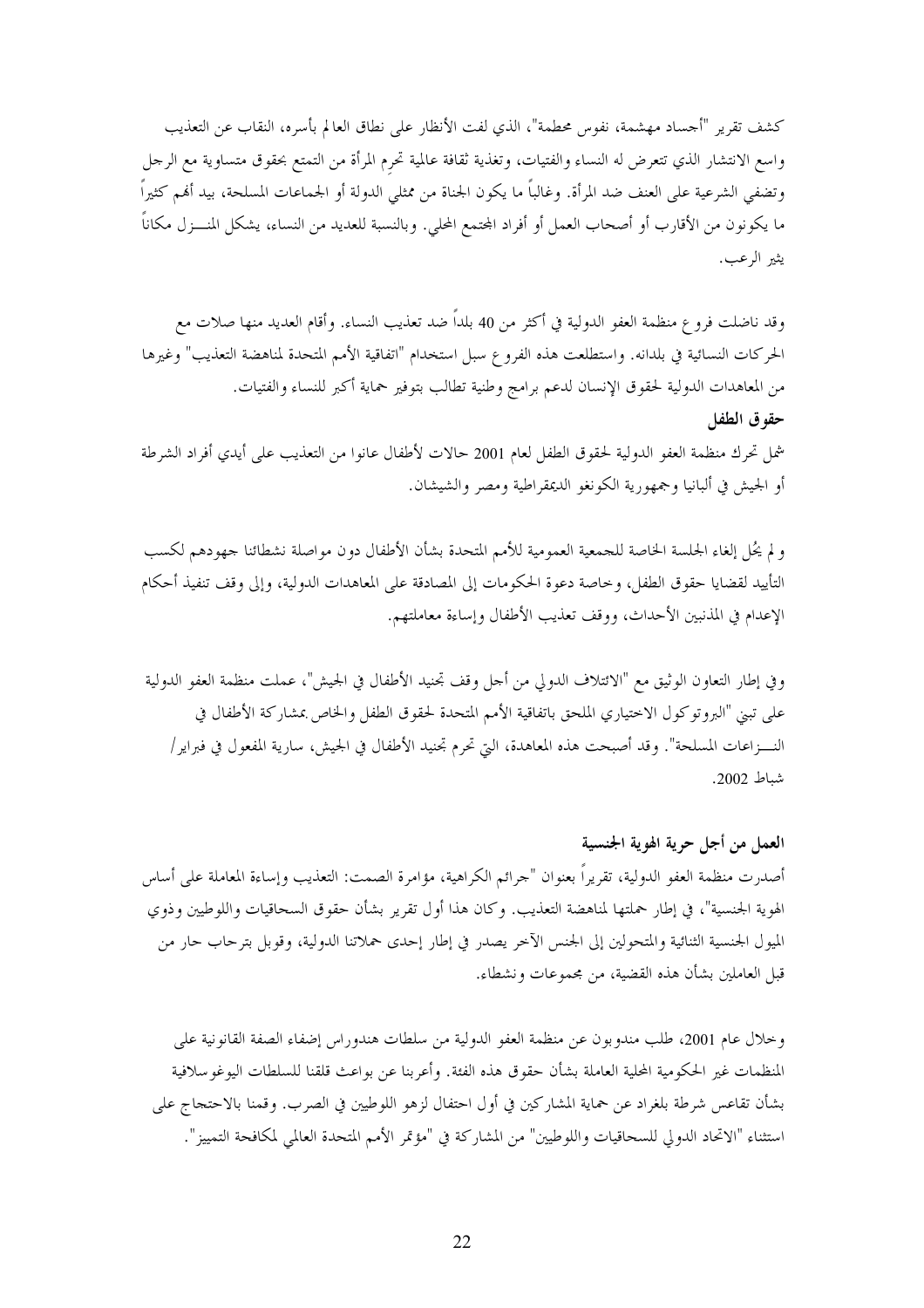وتظاهر نشطاؤنا في أنحاء شتيٍّ من العالم دعماً لاثنين وعشرين من سجناء الرأي في مصر صدرت بحقهم أحكام بالسجن لمدد طويلة استناداً إلى مزاعم بألهم لوطيون.

### الخطوات التالية

سيتركز عملنا الرئيسي حلال عام 2002 على المرأة والطفل في روسيا. فسنعمل على وضع حد لإفلات مرتكبي العنف، لا سيما الاغتصاب، في الحجز من العقاب؛ وسندعو الحكومة الروسية إلى التقيد بأحكام "اتفاقية الأمم المتحدة لحقوق الطفل" عند تعاملها مع الأطفال الذين يقعون تحت طائلة القانون؛ وسنناضل من أحل توفير مزيد من الحماية للنساء والأطفال في السجون.

وسيستغل أعضاؤنا "يوم المرأة العالمي" لتسليط الأضواء على الاغتصاب والعنف المنسزلي في كينيا، وسيواصلون أنشطة حملاقمم من أحل حقوق المرأة والطفل والأقليات في كل مكان في العالم.

### المحكمة الجنائية الدولية

سقط ملايين البشر، خلال القرن العشرين، ضحايا للإبادة الجماعية ولجرائم ضد الإنسانية وجرائم الحرب. ومما يبعث على الخجل أن حفنة فحسب من المسؤولين عن هذه الجرائم قد قُدموا للعدالة، على الرغم من ممارستها على نطاق واسع، وبالرغم من طبيعتها. وفي معظم الحالات، سُمح للجناة بأن يخططوا لهذه الجرائم وأن يقترفوها وهم يعرفون أنه من شبه المستحيل أن يتعرضوا للمساءلة في يوم من الأيام. فلطالما حرم الضحايا من العدالة والإنصاف.

ومنذ عام 1993 ومنظمة العفو الدولية تناضل من أجل قيام محكمة جنائية دولية عادلة ونسزيهة ومستقلة تشمل ولايتها القضائية أبشع الجرائم المعروفة للإنسانية، وتتمتع بسلطة إقامة العدل عندما تعجز المحاكم الوطنية عن التكفل بذلك، أو تمتنع عن مباشرة دورها. إن منظمة العفو قد تسنمت درواً قيادياً بين المنظمات غير الحكومية في السعى نحو ذلك، بالتعاون الوثيق مع ما يربو على 1,000 من أعضاء "الائتلاف من أحل محكمة جنائية دولية".

#### قانون روما الأساسي

ينص "قانون روما الأساسي للمحكمة الجنائية الدولية"، الذي تبناه المجتمع الدولي في يوليو/تموز 1998، على إنشاء محكمة جنائية دولية دائمة لمحاكمة الأشخاص المتهمين بالإبادة الجماعية وبارتكاب جرائم ضد الإنسانية وجرائم حرب. ويُلزم القانون الأساسي المحاكم الوطنية، على وجه الخصوص، بالتحقيق مع الأشخاص المتهمين هذه الجرائم ومقاضاقم، ويمكن للمحكمة الجنائية الدولية مباشرة هذه الإحراءات إذا كانت المحاكم الوطنية غير قادرة على ذلك، أو غير راغبة فيه. ويتضمن النظام الأساسي كذلك تدابير لحماية الضحايا وتقديم التعويضات إليهم. وتُنشأ المحكمة حالما يصل عدد الدول المصادقة على النظام الأساسي إلى 60 دولة.

ويُنتظر أن تستكمل التواقيع الستون في النصف الأول من عام 2002. ويصبح بالإمكان ، آنذاك، أن تخرج المحكمة إلى حيز الوحود في عام 2003، أي قبل سنوات من الموعد الذي كان متوقعاً بحسب أفضل التقديرات.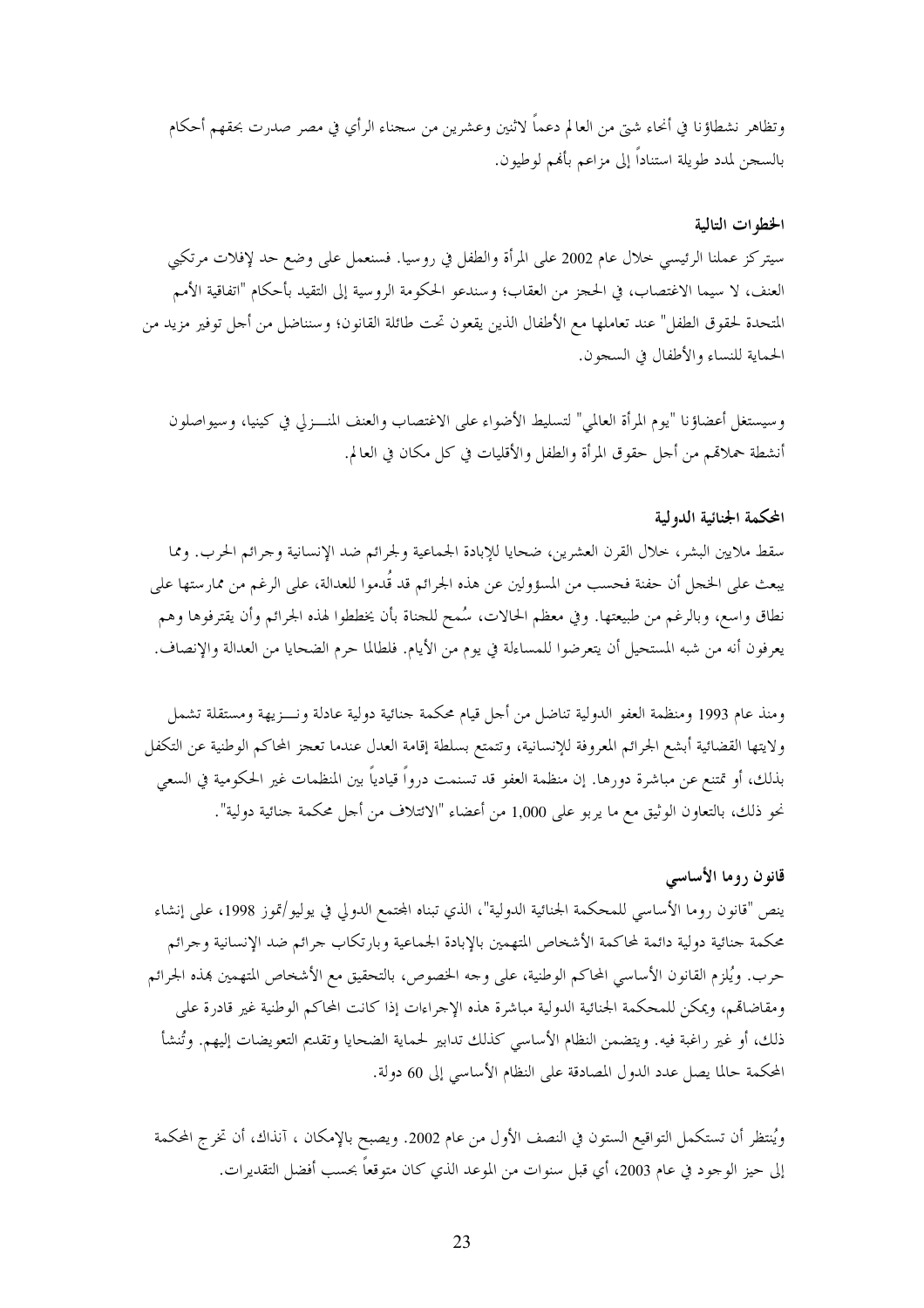لم يعارض إنشاء المحكمة بالجنائية الدولية بشكل مثابر سوى دولة واحدة هي الولايات المتحدة الأمريكية، التي قالت إن المحكمة يمكن أن تستغل لإقامة محاكمات بدوافع سياسية ضد مواطنين من رعاياها. وتعتقد منظمة العفو الدولية أن ضمانات المحاكمة العادلة وغيرها من الاشتراطات والموازين التي يتضمنها القانون الأساسي لا تسمح بمخاوف من هذا القبيل. ويعمل فرع الولايات المتحدة الأمريكية للمنظمة جاهداً على معالجة بواعث القلق هذه.

# الحملة من أجل القضاء الدولي

في أعقاب تبني قانون روما الأساسي، نشط أعضاء منظمة العفو الدولية في حملة على نطاق العالم بأسره لحث حكومات بلدالهم على المصادقة عليه وإنفاذ تشريعات فعالة لوضع أحكامه موضع التطبيق. وشملت الحملة في نماية الأمر جميع فروعنا وهياكلنا: فبين الدول الثماني والأربعين التي كانت قد صادقت على القانون الأساسي في نماية 2001، كانت 34 دولة قد شهدت حملات وطنية لمنظمة العفو الدولية. وفي معظم الحالات، اشتملت هذه الحملات على تنسيق وثيق في العمل مع منظمات وطنية وإقليمية أخرى. كما إن عملنا لن يتوقف عند المصادقة الستين: فحتى تتسنى للمحكمة أو سع ولاية قضائية ممكنة، سنناضل من أحل ضمان أن تصادق جميع الدول على القانون الأساسي.

وستكون المحكمة الجنائية الدولية، عند قيامها، الأساس لنظام يجلُب أمام العدالة المتهمين بجرائم من شأن خطورقما أن تلحق الضرر بالبشريةكلها. وستواصل منظمة العفو الدولية العمل من أحل نظام قضائي يبعث برسالة قوية إلى أنحاء الأرض كافة بأنه لن يكون ثمة تساهل بعد اليوم بشأن هذه الجرائم، ويضمن الكرامة والاحترام والإنصاف للضحايا.

لمزيد من المعلومات عن المحكمة الجنائية الدولية، يرحى الاطلاع على القسم الخاص بالقضاء الدولي في موقعنا على شبكة الانترنت: www.amnesty.org

نحتاج إلى دعمك إن القوة الفريدة لمنظمة العفو الدولية تكمن في مؤازريها: فلدينا ما يربو على المليون عضو في أنحاء العالم كافة، وكل واحد منهم ينشط بحيوية في إطار نضالنا من أحل حماية حقوق الإنسان للجميع.

وثمة طرق كثيرة يمكن لك أن تسلكها لمساندة منظمة العفو – ولست بحاجة إلى هدر الكثير من الوقت أو المال حيّ تسهم فعلياً في أن تجعل حياة الآخرين أفضل.

### بادر باتخاذ خطوة

بإمكانك دعم منظمة العفو الدولية بأن تقوم، ببساطة، بكتابة رسالة إلى سجين رأي أو إلى حكومة، أو بإرسال بطاقة بريدية، أو بالتوقيع على مناشدة على شبكة الإنترنت، أو بحضور مظاهرة منظمة. ولمزيد من المعلومات، يرجى الاطلاع على موقعنا على الشبكة <u>www.amnesty.org</u> ، أو على موقع الفرع المحلي في بلدك على الشبكة، المثبت في القائمة المنشورة في نماية هذه الوثيقة.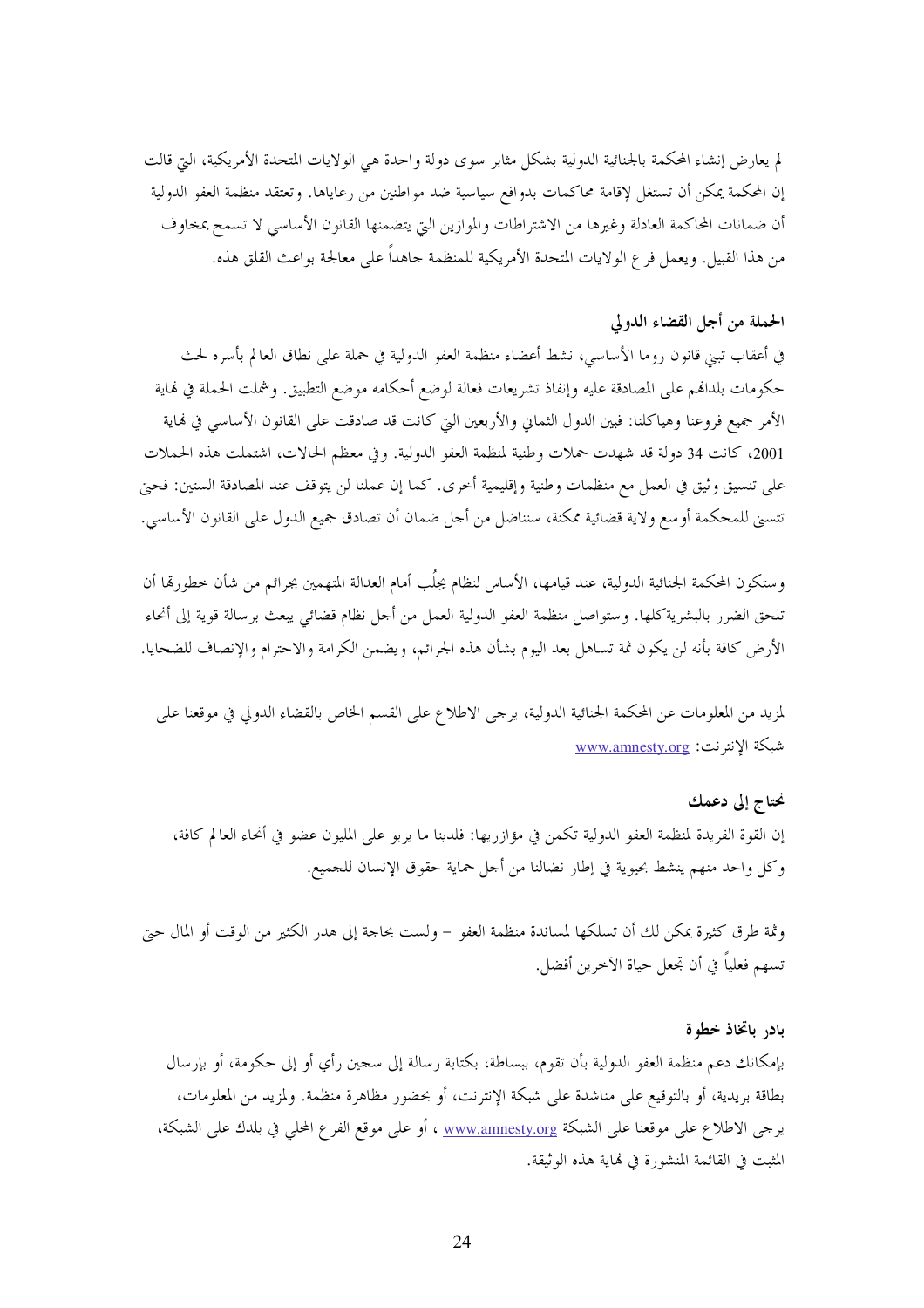بادر إلى الانضمام إلى عضوية منظمة العفو الدولية

بانضمامك إلى منظمة العفو الدولية كعضو منفرد، أو كعضو في مجموعة محلية، تصبح جزءاً من حركة عالمية لأشخاص توحدهم الرغبة في حماية حقوق الإنسان وتعزيزها. وسيكون باستطاعتك أن تشارك في طيف عريض من الأنشطة التي تغير من مصير ضحايا انتهاكات حقوق الإنسان، بدءاً بأنشطة كتابة الرسائل، وانتهاء بتنظيم حملات رئيسية لحقوق الإنسان ودعم هذه الحملات. ولأعضائنا دور مهم في هياكل صنع قرارنا، ولذا فستكون لك كلمتك في تحديد سبل عملنا أيضاً. وللانضمام إلى منظمة العفو الدولية في بلدك، يرجى الاتصال بالفرع المحلي للمنظمة في بلدك المثبت في القائمة المنشورة في نماية هذه الوثيقة. وإذا ما كنت تفضل الانضمام عن طريق الشبكة، يرجى زيارة موقعنا على الشبكة www.amnesty.org ، حيث ستجد نقاط وصل مع فروع منظمة العفو بتسهيلات للانضمام عن طريق الشبكة.

# تطوع للعمل مع المنظمة

يقوم المتطوعون بدور حيوي في عمل منظمة العفو الدولية، ويشكلون جزءًا مهماً من قوة عملنا. ونحتاج إلى المتطوعين في مختلف مناحي عملنا، بدءاً بالعمل الإداري والأرشيف وانتهاء بتنظيم الحملات وتنسيق التحركات. فإذا ما كان باستطاعتك الاستغناء عن بضعة أيام في الأسبو ع، أو بضعة أشهر في العام تود استغلال مهاراتك وتحاربك حلالها لمساعدتنا في العمل من أحل حقوق الإنسان، يرحى الاتصال بالفرع المحلي للمنظمة في بلدك المثبت في القائمة المنشورة في لهاية هذه الوثيقة، أو بالأمانة الدولية على العنوان: 1 Easton Street, London WC1X 0DW, United Kingdom

### تبرَّع لمنظمة العفو

تعتمد منظمة العفو الدولية اعتماداً كلياً، تقريباً، على الهبات ورسوم الاشتراك التي يدفعها أعضاؤها ومؤيدوها في مختلف أنحاء العالم. فنحن لا نقبل أموالاً من الحكومات لسد نفقات أبحاثنا وحملاتنا ضد انتهاكات حقوق الإنسان. ولذا، فإن كل تبرع – مهما صغرت قيمته – حيوي لعملنا. وتستطيع أن تتبرع للمنظمة عن طريق شبكة الانترنت على عنواننا الإلكتروني <u>www.amnesty.org</u> ، بالنقر على زر "give now"، وإذا ما كنت تفضل أن ترسل تبرعك على شكل شيك مصرفي إلى فرع منظمة العفو المحلي في بلدك، يرحى الاطلاع على العناوين في نماية هذه الوثيقة للحصول على تفاصيل الاتصال.

إن كل تبرع يقدُّم يساعدنا في العمل من أحل عالم يستطيع جميع الناس فيه أن يتمتعوا بالحقوق الإنسانية التي يستحقو فما. ساهم في التغيير تبرع عن طريق الشبكة الآن على العنوان www.amnesty.org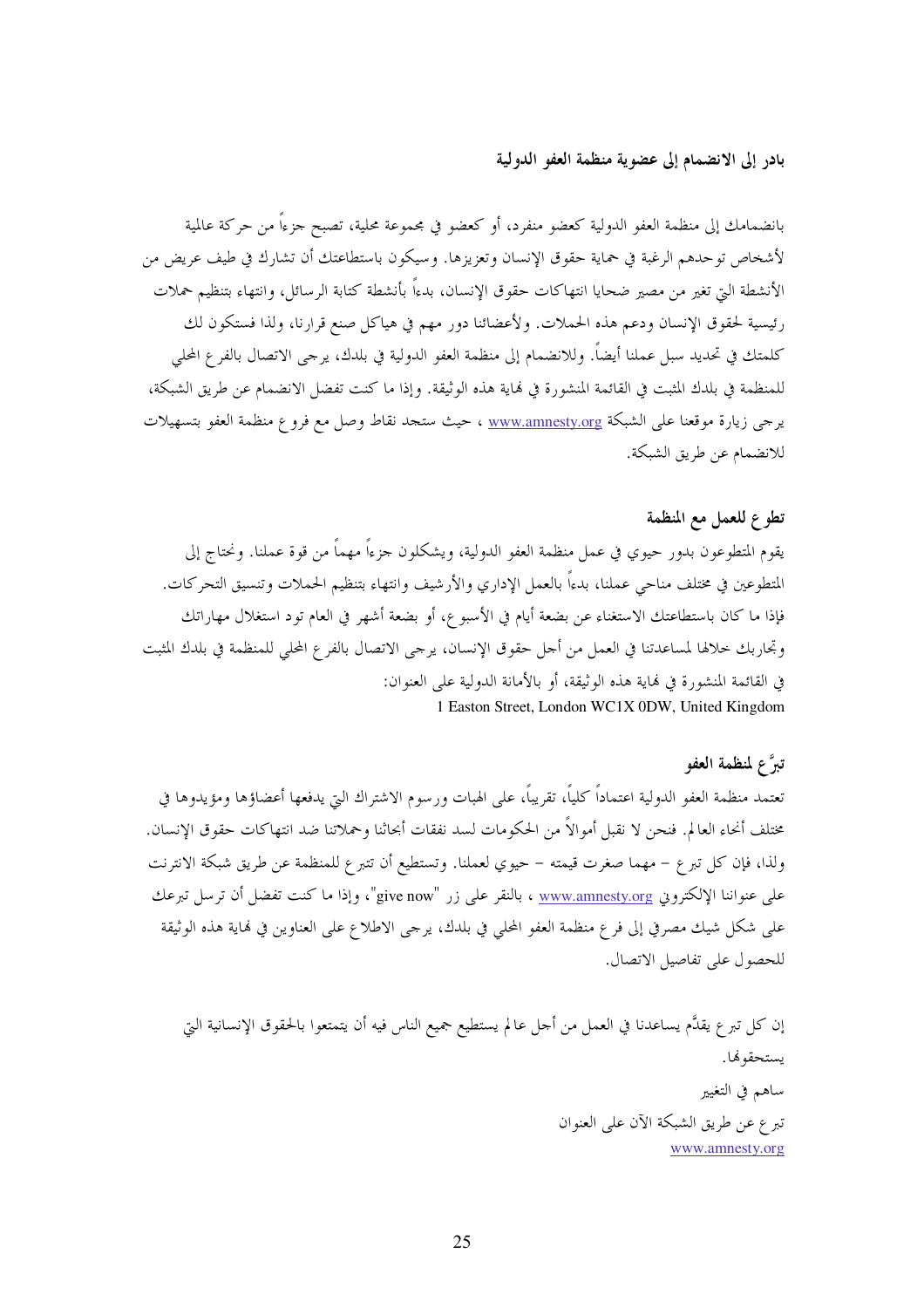صدر على مدار عام 2001 ما يربو على 700 مناشدة للتحرك العاجل، تتعلق بما يزيد على 880 شخصاً. وبلغنا أن تحسناً قد تحقق بالنسبة لــــ 150 من هذه الحالات، بما في ذلك الإفراج عن 86 سجيناً. وقد حال أسلوب التحرك العاجل في العمل دون تنفيذ 31 حكماً قضائياً بالإعدام، شملت ست حالات تخفيف لأحكام الإعدام، وعفواً عن محكوم واحد، وثلاث حالات لمدانين أحداث لم تطبق عليهم عقوبة الإعدام.

نواحي إنفاق الميزانية للسنة المالية 2001–2002

الفروع الوطنية لمنظمة العفو الدولية والجحموعات المحلية من المتطوعين هما المسؤولان بصورة أساسية عن تمويل عمل الأمانة الدولية والحركة. فنحن لا نقبل أي مبالغ من المال من الحكومات لتمويل عملنا في محال تقصى انتهاكات حقوق الإنسان والنضال ضدها. والهبات التي تمول هذا العمل تأتي من المؤيدين الأفراد العديدين للمنظمة في جميع أنحاء العالم.

بلغت الميزانية الدولية التي تبناها احتماع المحلس الدولي للعام المالي من أبريل/نيسان 2001 إلى مارس/آذار 2002 للأمانة الدولية 20,940,000 جنيهاً استرلينياً (متضمنة النفقات الطارئة). وتمثل هذه القيمة نحو ربع الدحل المقدر الذي يتوقع أن تجمعه الفروع الوطنية للحركة حلال العام لتمويل حملاقما وأنشطتها الأخرى.

كما تعتمد الأمانة الدولية لمنظمة العفو الدولية على المساعدات القيمة التي تقدمها بعض المؤسسات والشركات والمانحين الأفراد. ومن هذه المؤسسات التي قدمت تبرعات للمنظمة حلال عام 2000 كل من:

The UK National Lottery Charities Board, The Ford Foundation, The Dutch Zipcode Lottery (through the Dutch World Wide Fund), The NRK (Norwegian Broadcasting Corporation) Telethon Fund

ومانحون آحرون. وكانت أوجه الإنفاق التشغيلية للميزانية للسنة المالية 2002/2001، حسبما أقرقما اللجنة التنفيذية الدولية، على النحو التالي: نفقات الميزانية بحسب النشاط الميزانية الإجمالية للسنة المالية 2002/2001= 20,314,200 جنيه استرليني ويشغل العمل البحثي وأنشطة التحركات جانباً أساسياً من مهام الأمانة الدولية للمنظمة، حيث تَحُرى بحوث عن انتهاكات حقوق الإنسان في مختلف أنحاء العالم، ثم تُعرض في تقارير ومواد للتحركات ليستخدمها الأعضاء في أنشطتهم النضالية، وفي إبلاغ الحكومات والمنظمات الحكومية الدولية، من قبيل الأمم المتحدة، ووسائل الإعلام بمذه الانتهاكات، وفي مخاطبة الرأي العام. وقد أنفقت الميزانية المخصصة لهذا المحال على النحو التالي: النفقات المباشرة للأبحاث والتحركات — النفقات بحسب الأقاليم الميزانية الإجمالية للسنة المالية 2002/2001= 4,927,300 جنيه استرليني